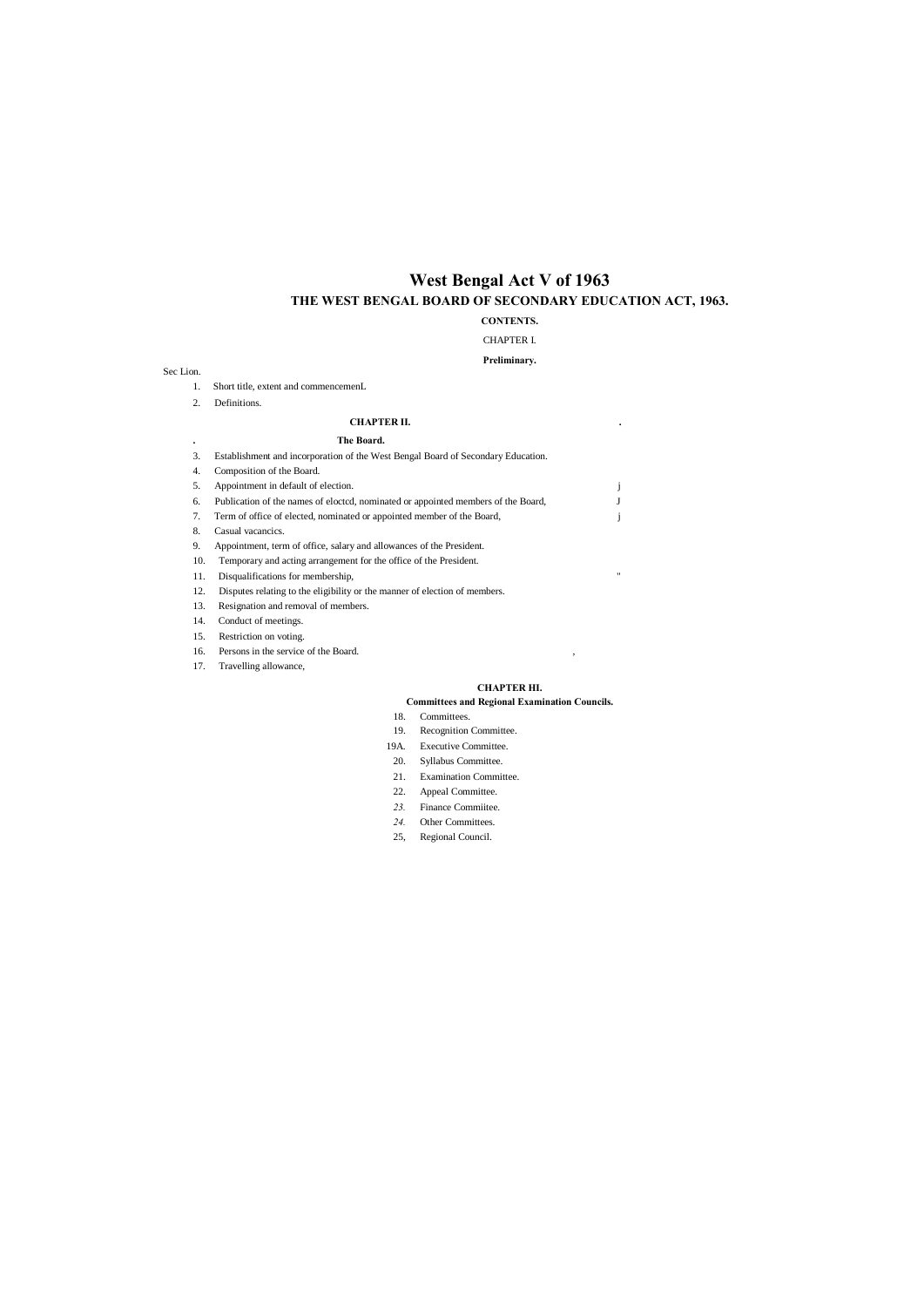<u>. i.</u>.<del>.LLu</del>\_'!-i...t,...<del>... L ..... L<sub>e</sub>l</del> A " . " \_\_\_ \_\_\_ \_\* \_\_\_ \_\_\_ \_\_\_ v \_\_\_ i \_\_\_ , \_\_\_ , \_\_\_ r ^ \_ : ^ \_ -

r

434 *The Wesi Bengal Board of Secondary Education Act, 1963.*

**[West Ben. Act V of 1963.]**

#### **CHAPTER IV.**

#### **Powers and Functions of the Board and President**

#### Scction.

- 27. Powers and duties of ihe Board.
- 28. Powers and duties of President.

#### **CHAPTER V.**

#### **Meetings.**

- 29. Meetings of the Board and the Executive Committee.
- 30. Meetings of Committees and Regional Councils.

#### **CHAPTER VI.**

#### **Finance and Audit.**

- 31. Annual report and budget estimate.
- 32. Payment to the Board by the State Government.
- 33. West Bengal Board of Secondary Education Fund.
- 34. Application of the West Bengal Board of Secondary Education Fund.
- 35. Accounts.
- 36. Audit.
- 37. Audit report.

### **CHAPTER Vn.**

#### **Supplemental Provisions.**

- 38. Board to furnish informaiion-
- 39. Power of State Government to suspend proceedings.
- 40. Certain persons to be deemed to be public servants. .
- 41. Indemnity,
- 42. Power of Tribunals.
- 43. Savings.
- 44. Transitory provisions.
- 45. Power of Stale Government to make rules, .
- 46. Repeal and continuance.
- 47. Board to be guided by directions of the State Government.
- 48. Power to remove difficulties.
- 49. Supersession of the Board.
- 50. Consequences of supersession.
- 51. Board to continue as a body corporate.
- 52. Rc-establishment of the Board.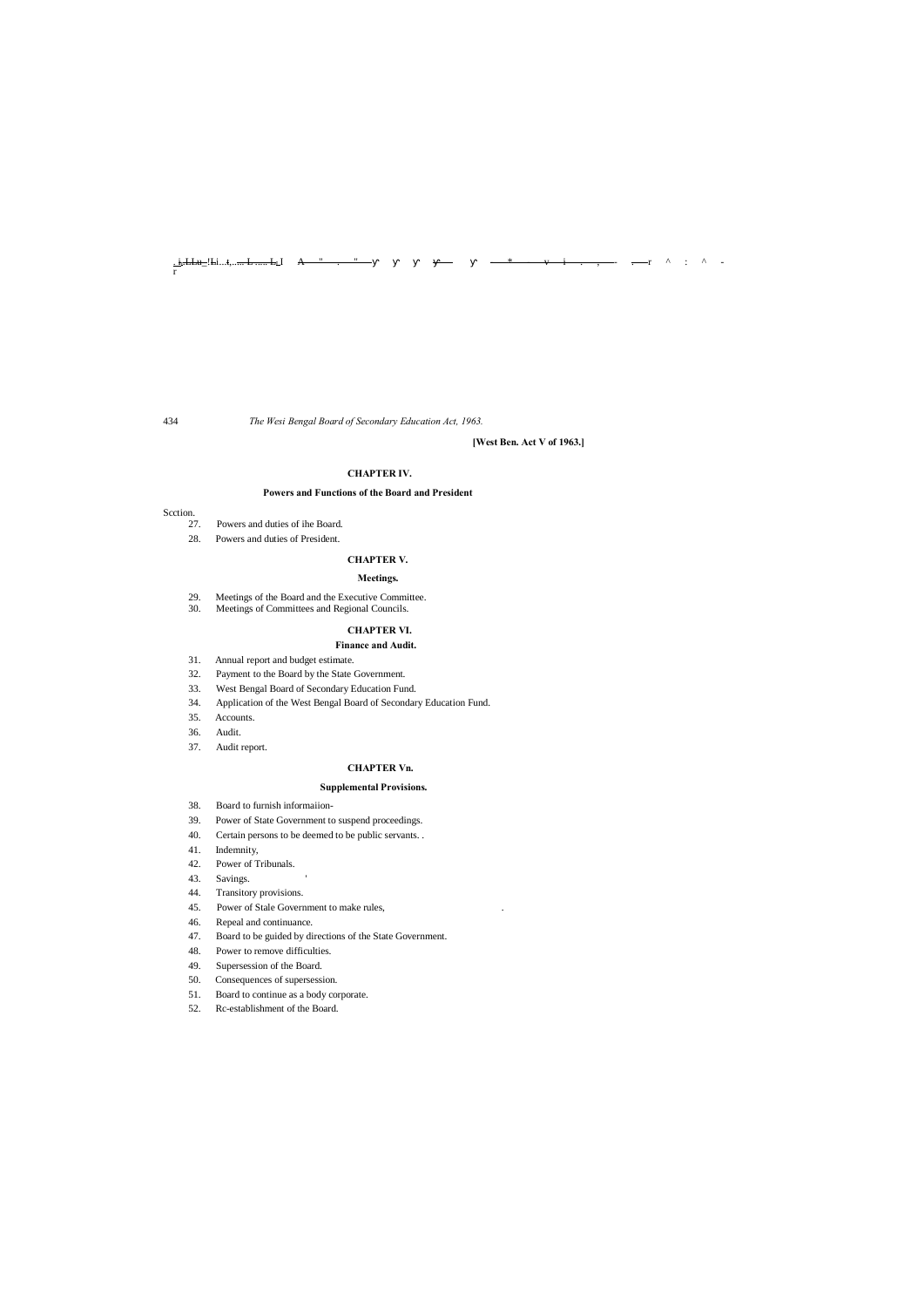**AMENDED**

Shan title, extent and commencement,

**©**

# **West Bengal Act V of 1963<sup>1</sup> THE WEST BENGAL BOARD OF SECONDARY**

## **EDUCATION ACT, 1963.**

#### *[20th February, 1963.}*

Il is hereby cnacted in the Fourteenth Year of the Republic of India, by the Legislature of West Bengal, as follows:ô

*An Act to establish a Board of Secondary Education in the Slate of Hijf Bengal, to define the powers and functions of such Board and to provide for certain other matters connected therewith.*

#### **CHAPTER I.**

#### **Preliminary.**

I. (1) This Act may be called the West Bengal Board of Secondary Education Act, 1963.

(2) It extends to the whole of West Bengal:

Provided that any institution situated in any other State or in any Union Territory may also, with the sanction of the Government of such Stale or Union Territory, as the ease may be, apply to the Board for recognition and the Board may, subject to such conditions or restrictions as ii may, with Ihc approval of the Stale Government, think fit to impose, grant recognition to such institution.

'For Si ale mem of Objects and Reasons and ihc Financial Memorandum, *see* ihe *Culcutiu Gazelle. Extraordinary at fao.* I9ih November, 1962, Part 1VA, page 3522: for proceedings of the Wtsl Bengal Legislative Assembly, jcethe proceedings of Ihc meetings of [hat Assembly held on the Sih, 9th. 10th, 15ih and 16th January. 1963; and for proceedings of the West B cngal Legislali *vc* Cou nc ii, j« the proceedings of the meetings of tKat Council held on 22nd, 24th, 2Slh, 28th, 29th and 31st January 1963. -The proviso was added by s. 2 of ihc West Bengal Board of Secondary Education (Amendment) Acc, 1977 (Weil Ben. Act IX of 1977).

" West Ben. Act XXXVII of **1963.** West Ben. Act XIV of **1969.** West Ben. Act XXXI of **1973.** West Ben. Act IX of **1977.** West Ben. Act II of **1978.** West Ben. Act XXXII of J 979. West Ben. Act XIII of 1982. West Ben. Act **XXVn** of **1983.** West Ben. Act X of 1984. West Ben. Act XV of 1986. West Ben. Act XVI of **1988.** West Ben. Act XX of 1990. West Ben. Act XXIV of 1994. West Ben. Act XXXIV of **1997.** \_ Order No. **1504-L** dl. **31.7.70.**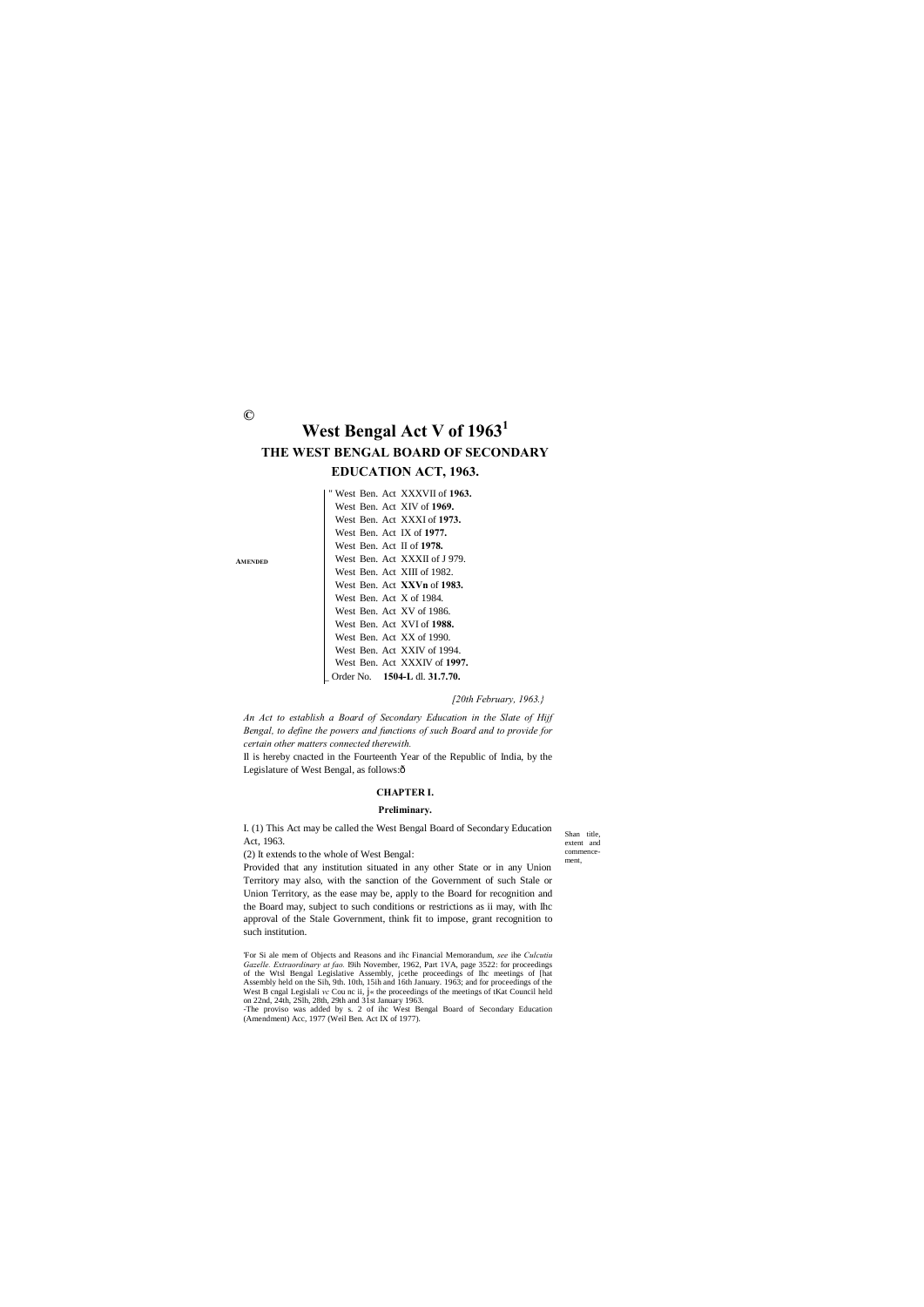$\Delta$   $\Delta$   $\Gamma$ , W.V-VA-, V-V-TÎ i, V'...'Ay  $J.V.V.V.$ 

436 *The* >Vfej/ *Bengal Board of Secondary Education Act, 1963.*

#### **[West Ben. Act**

#### *(Section 2.)*

(3) Ii shall come inlo 'force on such date as the Slate Government may, by notification in ihe *Official Gazette,* appoint.

Definitions. 2. In this Act, unless the context otherwise requires,  $\hat{o}$ 

(a) "Board" means the West Bengal Board of Secondary Education establishment under this Act;

- $2$ (aa) "by-law" means a by-law made by the Executive Committee under this Act;
- (b) "Head of Institution" means ihe head of the teaching staff of an Institution, by whatever name she or he may be designated;
- -(c) "Institution" means a Secondary School or an educational Institution or pari or department of such school or Institution imparling instruction in Secondary Education;
- (d) "Managing Committee" used in reference 10 an Institution includes the Governor or the Governing Body of such an Institution;
- (c) "notification" means a notification published in ihe *Official Gazette;*
- (0 "prescribed" means prescribed by rules made under this Act;
- (g) "President" means the President of the Board;
- (h) "Primary Education" means education imparted in a primary school as defined in any Bengal Act or West Bengal Act or education equivalent thereto;
- (i) "recognised" with its grammatical variations, used with reference to Institutions, means recognised under this Act or within the meaning of the West Bengal Secondary Education Wcsl Act, 1950; on 950^
- (j) "regulation" means a regulation made by the Board under this Act;
- (k) "rate" means a rule made by the Slate Government under this Aci;
- (1) "Secondary Education" means general education above the primary education stage provided for students wilh a view lo qualifying them for admission lo a certificate, diploma or degree course instituted by a University or by Government
- <sup>J</sup>[ar by a Statutory Body], and includes, subject to any general or special order of the State Government, $\hat{o}$ 
	- (i) technical education,
	- (ii) agricultural education,

- 'Clause (c) was inserted by s. 2(ii), *ibid.*
- ^Tht<sup>1</sup> V/nrrN within I hr» tninn' fcr\*ir»L'<Vc 'rem i nr.wiifl ki- r ^ r»f rt< -» ô 1

'This Act came into force wilh cffeci from ihe lsl January, 1964. *Vide* noiificalion No, 455) Edn.(G)/C.8B—42/63, daledliic27lhDecember, 1963.publishedintho *Calcutta Gazelle. Extraordinary* of 1963, Part t. page 4423.

-Clause (aa) was inscnc J by s. 2(i) of ihe Wesi Bengal Board of Secondary Education (Amendment) Aci, 1979 (West Ben. Aci XXXII of 1979).

(ii) clause (2) was substituted for the original clause by s, 3(2). *ibid.*, and<br>(iii) clause (7) was omiled by Order No. J5W-L, dL 31,7,70 published in the *Calcutta Gazelle. Extraordinary*, of the 31.7,70. Part 1, page

-Clauso (3) was substituted by s. 2(a) of the West Bengal Board of Secondary Education (Amendntenh Act. !9R4fWc=t Ben An X pT I0R41

 <sup>1</sup> clause (IA) was inserted by 5. 3(1) of the West Bengal Board of Secondary Education (Amendment) Act. 1977 (West Ben. Act LX of 1977),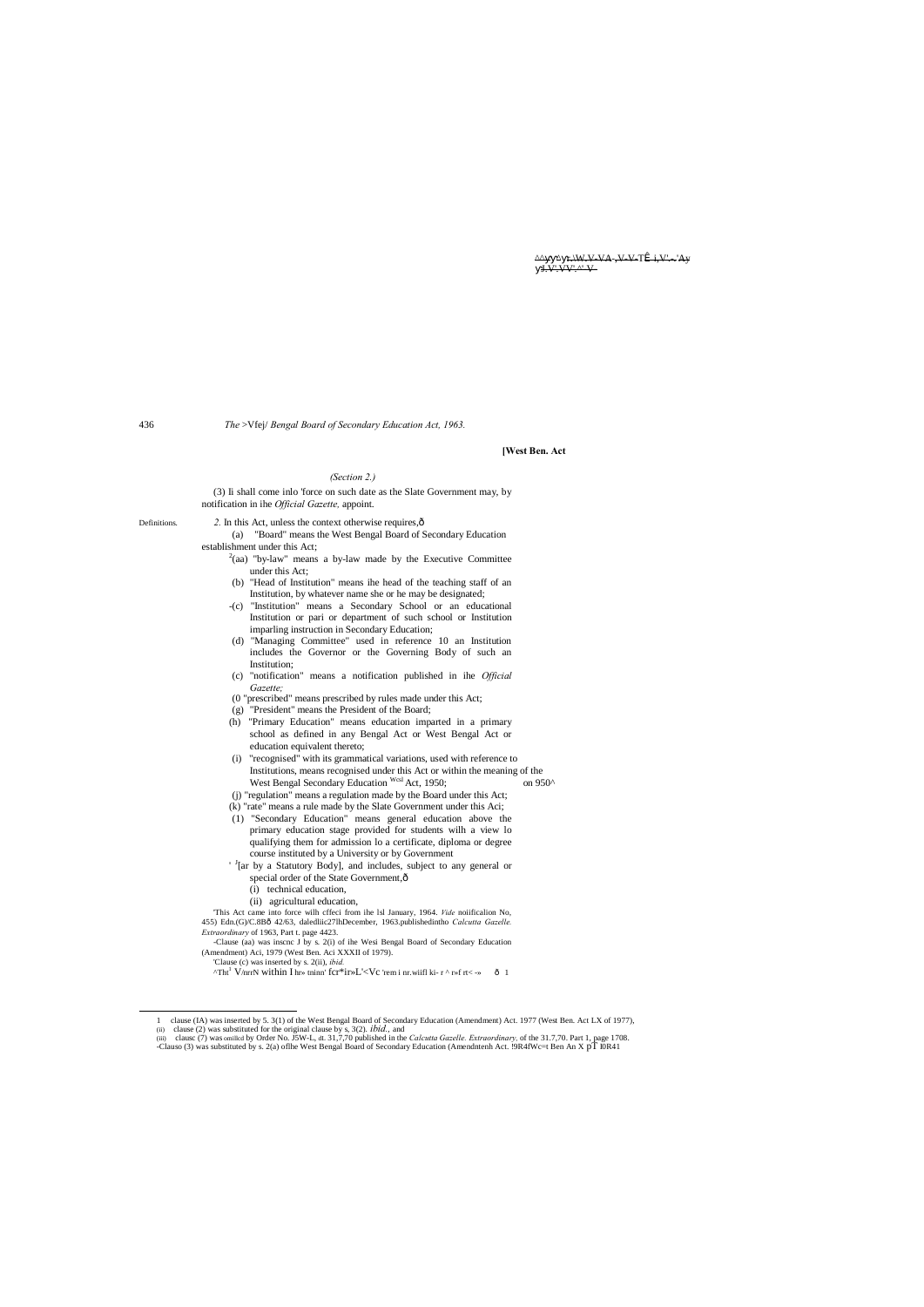ion orihs West Bengal Board of Secondary

**Education** Com pos i lion of the

*The West Bengal Board of Secoiidary Education Act. 1963.* 437

V of 1963.]

*(Chapter II.—The Board.—Sections 3. 4.)*

(iii) commercial education,

Establishment and incorporat 3. (1) The Slate Government shall, as soon as may be after this Act comcs inlo force, establish a Board named the West Bengal Board of Secondary Education.

- (iv) education for ihe physically handicapped,
- (v) education for ihc mentally retarded and defectives,
- (vi) education in Rc formal or y schools and jails, or
- 
- (vii) any other types of education which ihe Slate Government may, in consultation with the Board,
	- specify.

#### CHAPTER II.

#### The Board.

(3) The Board shall be a body corporate with perpetual succession and a common seal, shall be entitled to acquire, hold and dispose of property, to enler into contracts and to do all other things necessary for the purposes of this Aci, and shall by its name sue and be sued.

\*4. The Board shall consist of the following members:—

- (1) the President;
- Board, (2) the President of the West Bengal Council of Higher Secondary Education, *ex officio;*
- -(3) the Director of School Education, Government of West Bengal, e.t *officio-.*
	- J\*
- ihe (5) Director of Technical Education, Government of West Bengal, *ex officio;*
- the **(5)** Deputy Director of Secondary Education (for women), Government of West Bengal, *ex officio-,*
- the (7) Deputy Director of Secondary Education (I). Government of West Bengal, *ex officio-,*
- (3) two (3) persons elected in the manner prescribed from amongst the leaching staff of training colleges for teachers of Secondary Schools affiliated to or recognised by any of the Universities in West Bengal;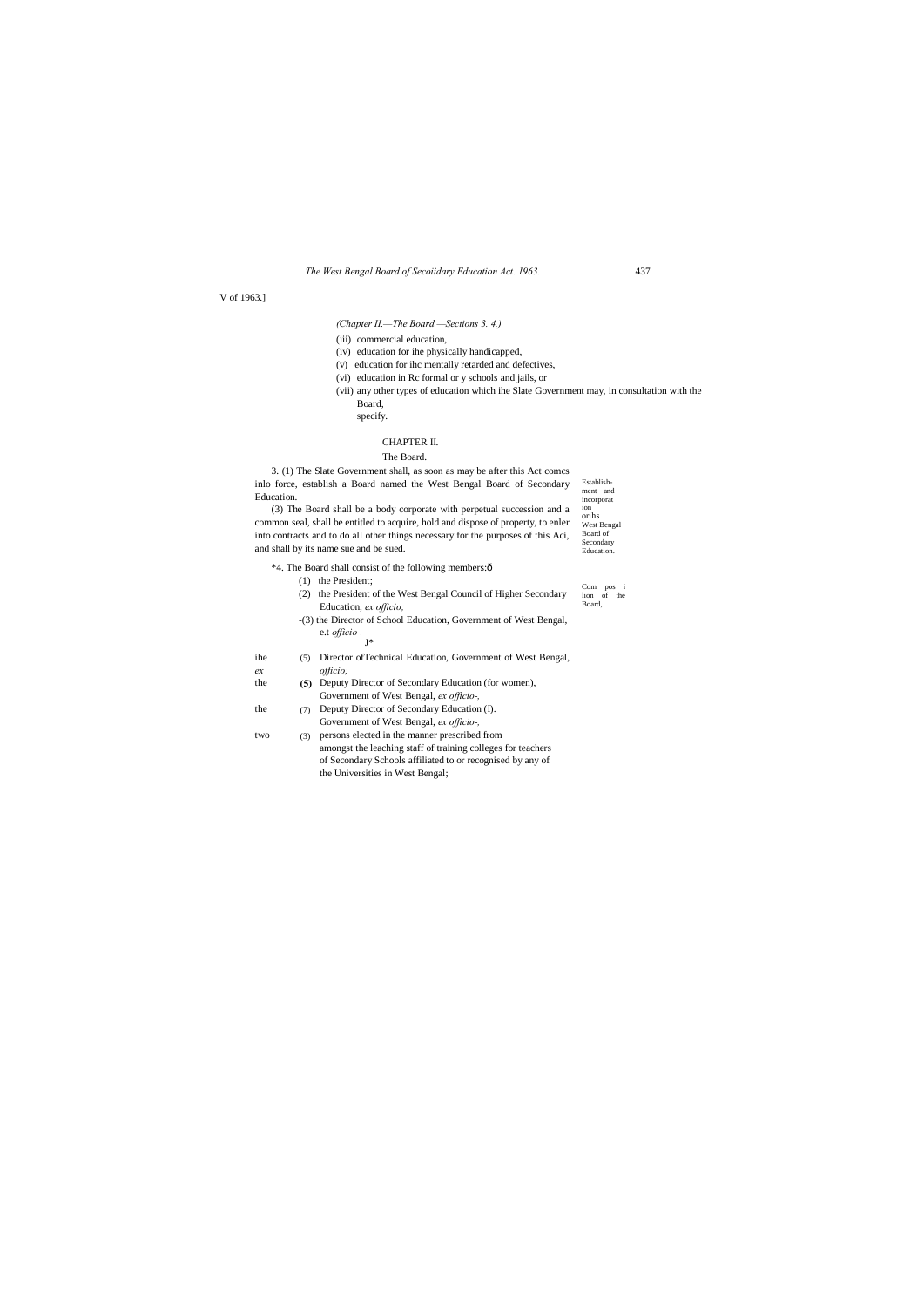#### 438 *The West Bengal Board of Secondary Education Act, 1963.*

| (9) ihe Dean of the Faculty of Arts and The Dean of the Faculty of |  |                                                 |  |  |
|--------------------------------------------------------------------|--|-------------------------------------------------|--|--|
|                                                                    |  | Science of the Calcutta University, ex officio. |  |  |

#### **[West Ben. Act**

#### *(Chapter II.—The Board.—Section 4.)*

'Sub-dausc (b) was first suhstimlcdby s, 2of the West Bengal Board of Secondary Education (Amend men 1) Ad, 1983 (West Ben. Aci XXVII of I 983). Thereafter, lhe same was icsuhsliimed by s. 2 of lhe West Bengal Bonn! of Secondary Education (Amend nwnt) Act. 1988 (Was t B en. Act XVI of 1988). Finally, lhe presenl sub-clausc (b) was substituted by s. 2 of lhe Wesi Bengal Board of Secondary Education (Amendmenl) Aci, 1997 tWest Ben. Aci XXXIV of 1997).<br>
u'n hi' c Wen RrtflnJ /\F C^rin^ni'

- (10) the Dean of Lhe Faculty of Engineering and Technology, Jadavpur University, ec *officio-, •*
- (11) the Adhyaksha, Kala Bliabari, Viswa Bharati, Saniiniketan, *ex officio-,*
- (12) a Dean nominated by each of the Universities of Burdwan, Kalyani and North Bengal and ihe Bidhan Chandra Krishi Viswa VIdyalaya;
- (13) one person nominated by the Madrasha Education Board from amongst the members of lhe Madrasha Education Board;
- (14) (a) two heads of rccognised Secondary Schools
	- nominated by the Slate Government.
	- '(b) ihirly-faur whole-time and permanent teachers of recognised secondary schools, whose appointment has been approved in accordance with the rules and of whom one shall be from the hill areas, elected in the manner prescribed.
	- *Explanation.* 6 "Hill areas" shall have the same<br>meaning as in lhe Darjeciing Gorkha Hill Council West Ben. , , , ,<br>Act, 1988;<br>(a) il the underlying and parmenent members of lbs
	- (c) ihree whole-time and permanent members of lhe n on-teaching slaff of recognised Secondary Schools, elected in the manner prescribed, of whomô
		- (a) one shall be from the Presidency Division,
		- (b) one shall be from lhe Burdwan Division, and
		- (c) one shall be from ibe Jalpaiguri Division;
- (15) two representatives of the West Bengal Legislative Assembly elected in the manner prescribed;
- (16) five persons interested in education nominated by the Slate Government, one of whom shall be a woman and at least one shall be a member of the Managing Committee of a rccognised Institution;
- (17) one person electcd by the employees of the Board from amongst themselves in the manner provided by regulations; and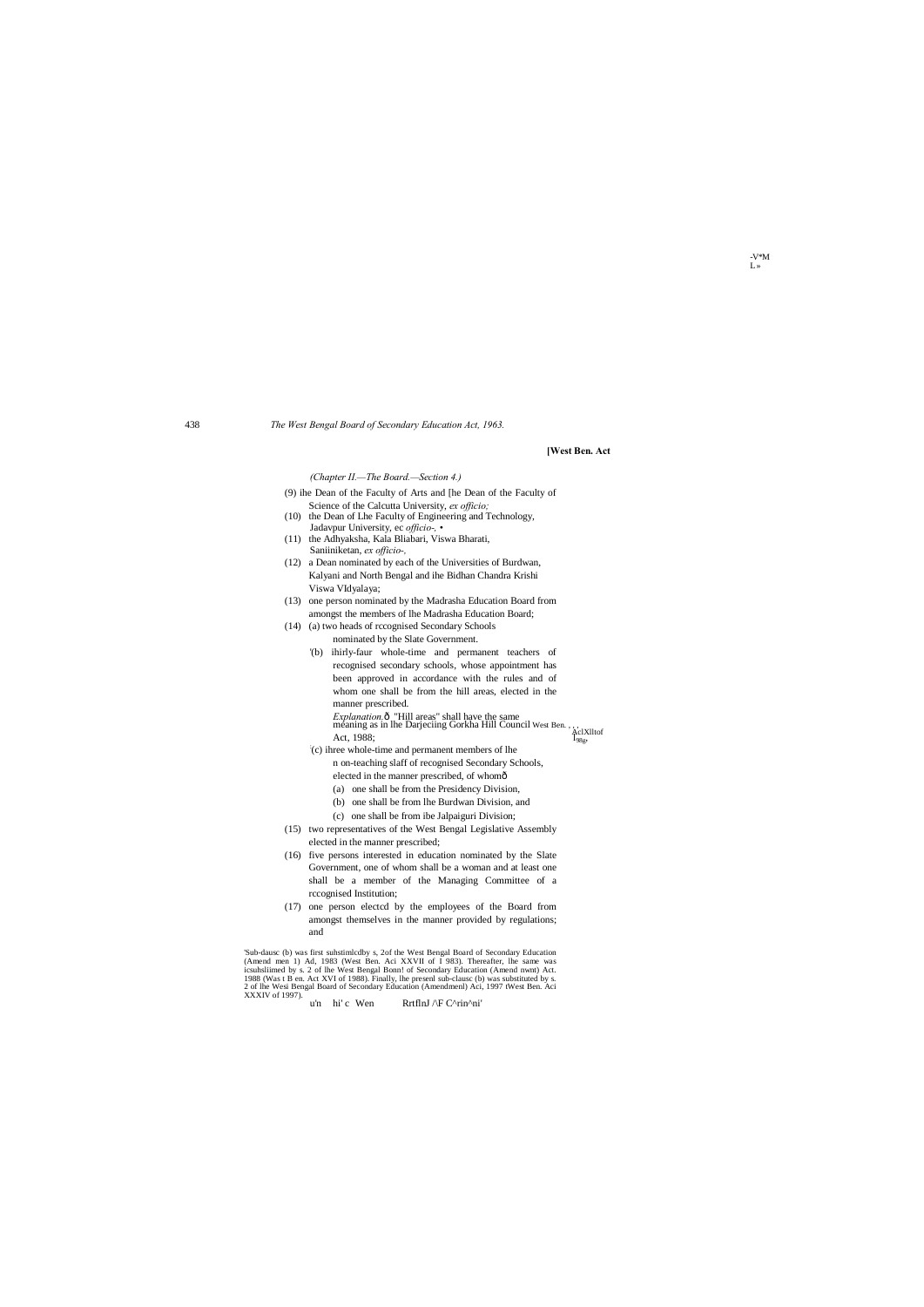Appointment in default in election

Publication f the names of elected, nominated or appointed members oflhe Board.

Term of office of dccusl. nominate d or appointed member<br>of th the Board

#### *The WeJ/ Bengal Board of Secondary Education Act, 196S.*

V of 1963.]

#### *(Chapter II.—The Board.—Sections 5-8.)*

- (18) (a) one wholctimc and permanent member of the leaching staff of primary schools recognised by the District School Board or ihc Director of Public Instruction or the Director of Primary Education, nominated by the State Government;
	- (b) one wholctimc and permanent member of the leaching staff or colleges affiliated to any of the Universities in West Bengal nominated by the State Government.

5. (1) If by such date as may be prescribed any of the authorities, other than ihe State Government, fails to elect or nominate a member or members as provided in scction 4, ihe State Government shall appoint member or members qualified for election or nomination by such authority:

Provided that in the case of the Stale Legislative Assembly ir the said Assembly has been dissolved, the Stale Government shall appoint a suitable person to be a member lo hold office until the said Assembly is reconstituted and a representative is elected by the members thereof.

(2) A person appointed under this section shall be deemed to be a member of the Board duly elected or nominated under section 4.

Casual vacancie s. 8. If any mem ber dies or resigns his officc or ceases to be a member for any other reason the vacancy shall be filled up by a fresh nomination or eleclion under section 4 and the member so nominated or elected shall hold office for the unexpired portion of ihc term of the member whose place he fills.

6. The name of every person clccted or nominated under section 4 or appointed under section 5 as a member of the Board shall be published in ihe *Official Gazette* as soon as may be after his election or nomination or appointment, as the ease may he.

7. (1) Subject to the provisions of this Act, an elected, nominated or appointed member of ihe Board shall hold office for a term of five years from the dale on which his name is published under section 6, and may, on expiration of such term, be rc-clccted, re-nominated or reappointed.

(2) Notwithstanding the expiration of ihe term of li vc years specified in sub-seciion (1), an elected, nominated or appointed member of the Board shall continue to hold office until the vacancy caused by the expiration of the said term has been filled in accordance with the provisions of this Act.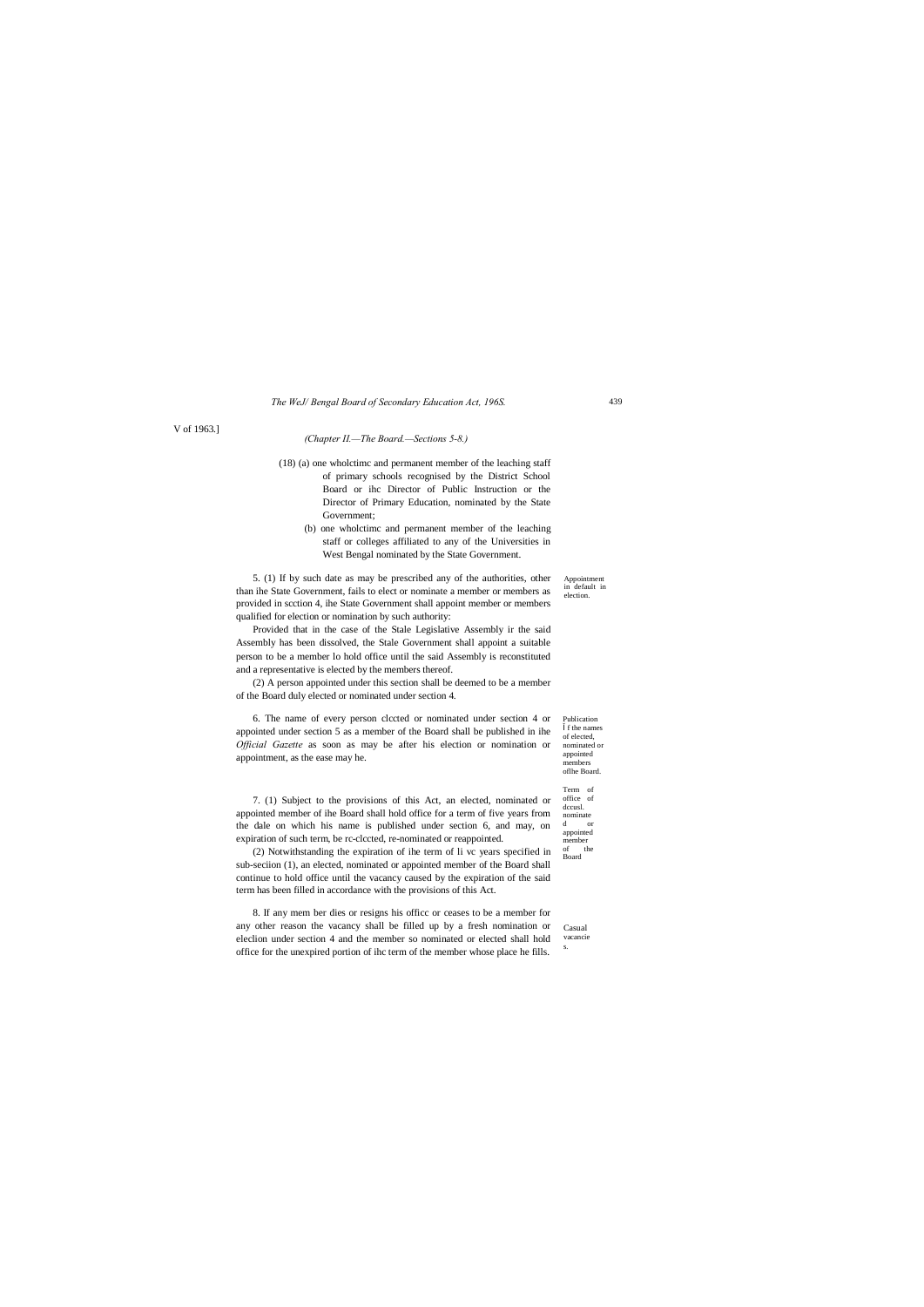Temporary and a cling arr. $\langle n; C \rangle$ i>: ni for I be office of iho President.

> **(c)** any (c) misconduct on his part;

has been convicted by a Court of an offcncc which is; declared by lhe State Government lo be an offcncc involving moral turpitude, unlessô

**(e)** 'Sub-scci ion (2) was first substituted for lhe original sub-sec lion by s. 2 of lhe Wesi Bengal Boird of Secondary Education (Amendmenl) Act, 1963 (Wesi Ben. Aci XXXVII of 1963). Thereafter the same was resubsiiiuied by s. 2 of lhe West Bengal dary Erfucni inn f Amendment Ac(. 1994 (Wesi Ben. Aci XXIV of 19941

Appoin Lilian, tcnn of office, salary mid allowances or lhe President.

440 *The West Bengal Board of Secondary Education Act, 1963.*

Disqualified ions for membershi p.

 $\binom{n}{2}$  The term of office of lhe President shall be five years from lhe dale of his appointment. (3) The President shall ceasc toholdofficeifalany time he bccomcs

#### **[West Ben. Act**

#### *(Chapter 11.—The Board.—Sections 9-11.)*

9. (1) The President shad be'appointed by the Slate Government.

subject lo any of the disqualifications referred to in sub-section (1) of section 11.

(4) The President may resign his office by giving notice in writing to the Stale Government.

11. (I) A person shall be disqualified for being elected, nominated or appointed a member of lhe Board if heô

(5) The President shall receive such salary and allowances, if any, From lhe West Bengal Board of Secondary Education Fund as the State Government may determine.

(b) certificate that his insolvency was caused by misfortune without

10. (1) If lhe President dies or resigns his office or ceases lo hold office or is temporarily abscnl lhe Stale Government shall authorise a member of the Board to exercise the powers and perform the duties of the office of the President until the President resumes office or a new President is appointed, as (he case may be.

- (d) (i) such disqualification is condoned by the Stale Government, or
	- (ii) the term of his sentence of imprisonment, or a period or five years from lhe date of his conviction, whichever is longer, has expired;

directly, or indirectly, by himself or his partner, ô

(2) APresidcnt appointed lo fill a casual vacancy, under sub-see lion (I), shall hold office for lhe unexpired portion of the term of the President whose place he fills. \_

(a) has been adjudged by a competent Court lo be of unsound mind; is an undischarged insolvent;

being a discharged insolvent, has not obtained from lhe Court a

(i) has or had any share or interest in any texl-book approved by ihe Board or published by or under the authority of lhe Board, or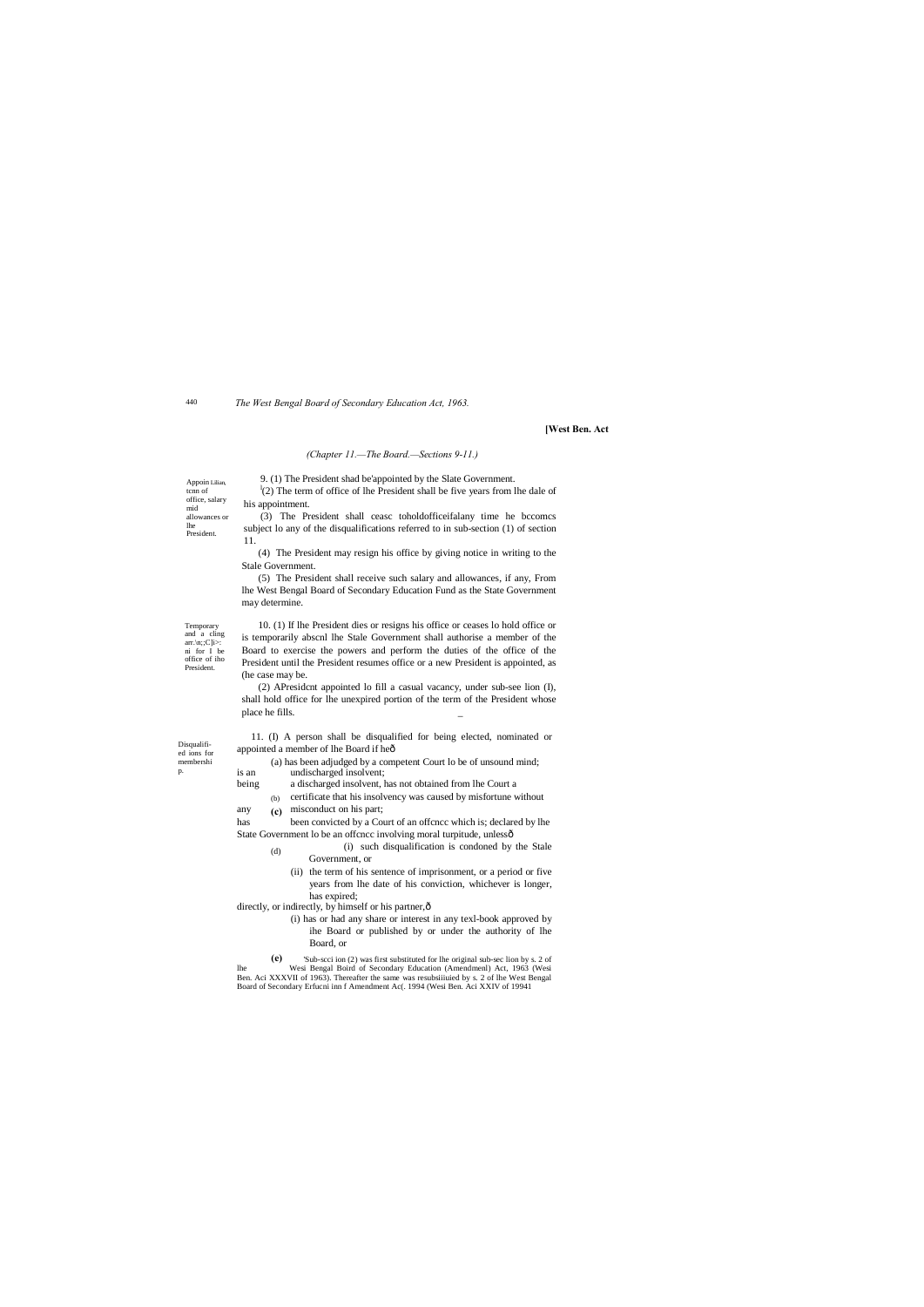Disputes relating [o Ihe eligibility or ibe manner of cWciion of members.

Rcsignaiion and removal of members.

#### *The West Bengal Board of Secondary Education Act, 1963.*

V of 1963.]

#### *(Chapitr II.—The Board.—Sections 12, 13.)*

(ii) has any interest in any work done by order of, or in any contract entered into on behalf of, the Board:

Provided that a person who had any share or interest in any texl-book referred to in sub-clause (i) shall not be deemed to have incurred the disqualification under the said sub-clause if five years have elapsed from the dale of the publication or rcpubl ieation of such text-book.

(2) The procedure to be followed by the Tribunal shall be such as may be prescribed.

(2) If an clecled, nominated or appointed member of the Board becomes after his election, nomination or appointment, as the case may he, subject to any orthe disqualifications specified in sub-scciion (I), his membership shall thereupon cease with effect from such date as the State Government may dircct.

12. (1) If any question arises relating to $\hat{o}$ 

(i) the eligibility of any person for election as a member of the Board, of any Committee or of a '[Regional Council] under this Act, or (ii) llie manner in which any such election has been held, or (iii) the disqualification of any member of the Board, of any

Committee or of a '[Regional Council] continuing as such member,

such question shall be referred for decision to a Tribunal consisting of aJudicial Officer not below the rank of a District Judge or an Additional District Judge, appointed by the State Government.

(3) The decision of the Tribunal under sub-section (I) shall be final and no suit or proceeding shall tic in any Civil or Criminal Court in respect of any matter which has been or may be referred to, or has been decided by, the Tribunal under that sub-scction.

13. (I) An elected, nominated or appointed member of the Board may resign his seat by giving notice in writing to the President, and when such resignation is accepted by the Board, such member shall be deemed to have vacated his seat.

(2) The State Government may, by notification, and after giving the member concerned an opportunity of being heard, remove any clccted, nominated or appointed member of the Board if, without obtaining the consent of the President, he is absent from three consccutivc meetings of the Board.

'The words within the square brackets were substituted for ihe words "Regional Examination Council" by s, 4 of the West Bengal B owd of Secondary Ed ucalion (Amendmcni) Acl. I979 (Whiten An YX\*11 nMQ7Q\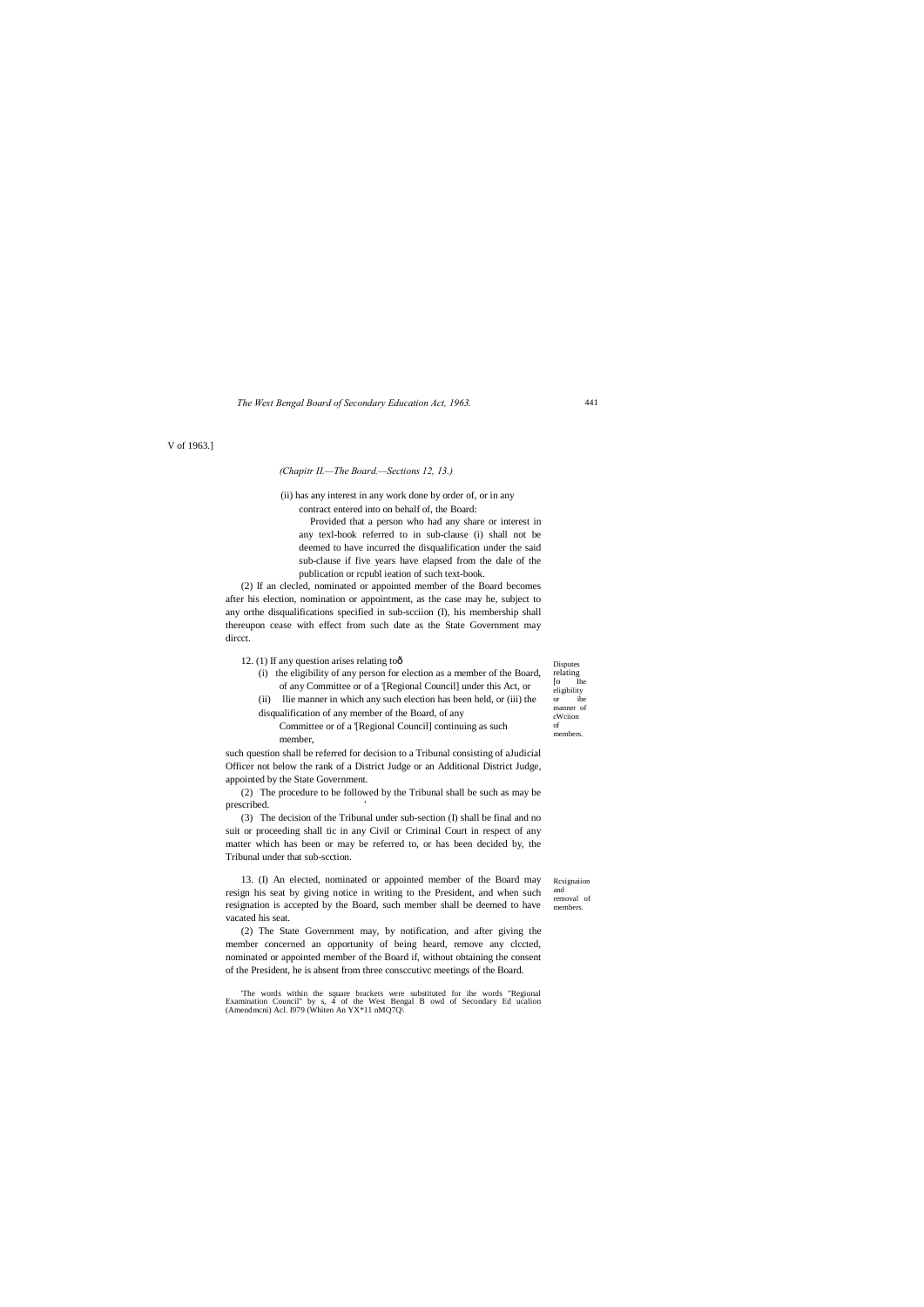#### 442 *The* Iferr *Bengal Board of Secondary Education Act, 1963.*

#### **[West Ben. Act**

of voles.

Conduct of meetings. Restriction on voting. *(Chapter II.—The Board.—Sections 14-17.)* 14. The President, or in his absence, one of the members of the Board elected from amongst those present, shall preside at meetings of the Board, and the President or such member shall be entitled lo vole on any matter and shall have a second or casting vote in every case or equality 15. (1) No member of ihe Board shall vole on any mailer in which he has any personal or pecuniary interest or iT it relates to any Institution of which he is cither a teachcr or a member or the Managing Committee. (2) The President or the member presiding at a meeting of the Board shall decide any question arising under sub-section (1) and his decision thereon shall be final. Personsmfht 16. (1) The Board shall have a Secretary who shall be appointed by somccoflhc,  $\frac{r}{r}$  *i* Board. ihe Slalc Government. (2) The Board may appoint such other officers and servants as it considers necessary for carrying out the purposes of this Act. '(3) The method of recruitment and ihe conditions of service (including the scalcs of pay and allowances, if any) shall, $\hat{o}$ (a) as respecis the Secretary, be such as may be prescribed, and (b) as respects the oiher officers and servants, be such as may, subject lo the approval of ihc State Government, be determined by regulations published in ihe *Official Gazette.* -(3A) Anything done or any action laken under sub-section (3) before the publication of ihe West Bengal Board of Secondary Education WcsiBcn. (Amendment) Act, 1990, in the *Official Gazette,* shall be deemed lo have been validly done or taken under sub-section (3) as amended by the West Bengal Board of Secondary Education (Amendment) Act, 1990, as if the West Bengal Board of Secondary Education (Amendment) Act, 1990, were in force when such thing done or such action was taken. (4) Subjcci to the general control and supervision of the President the

Secretary shall be the principal administrative officer of the Board, He shall be entitled to attend and speak at any meetings of the Board, but shall not be entitled to vote.

17. Such members oT the Board or of any Committee, Sub-Commi tte e or Council constituted under this Act as are not in the service of ihe State Government, shall, in rcspect of expenses incurred by them in attending meetings of the Board, or of any such Committee, SubCommittee or Council, or in exercising any powers or performing any duties conferred or imposed upon them by or under this Act, be paid by the Board such allowances and at such rales as may be prescribed.

<sup>&#</sup>x27;Sub-section (3) was substituted tor Ihe original sub-section by s 3(a) of ihe West Bengal Board of Secondary Education (Amendment) Act, 1990 (West Ben. Act XX of 1990). ÉSubsue i ion (3 A) was insertedhv s. 3(b). *ibid.*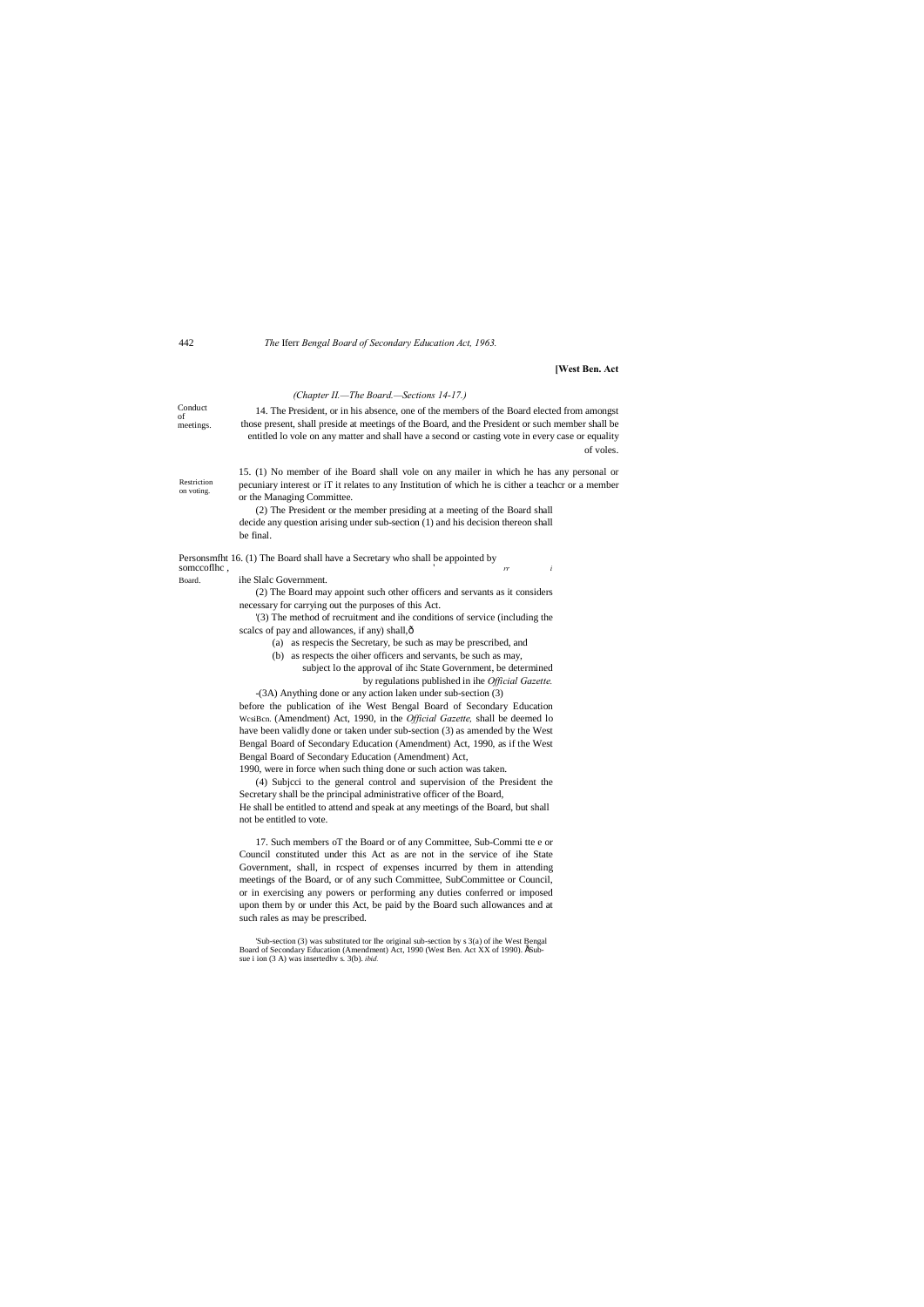:- <u>+\_\_\_\_\_'\_f\_^^^^^^^^\*^^\*</u>E\_i>\w^\wywwawwwwwwffii^w^SVVVVV^VSSVVV^^'S'\_^?''-'\*-.\*swwww;,Î\_\*'f

*The Wesi Bengal Board of Secondary Education Act. 1963.*

#### **V of 1963.]**

*(Chapter HI.—Committees and Regional Councils,—Sections 18, 19.)*

#### CHAPTER ffl.

#### **Committees and '[Regional Councils].**

19. -"(1) The Recognition Committee shall consist of the following members:ô

18. As soon as may be after lhe Board is established lhe Board shall

constitute Lhe following Com minces, namely:ô

- (a) the Recognition Committee;
- $5$ (aa) the Executive Committee; (b) ihe Syllabus Committee;
- (c) lhe Examination Committee;
- 
- (d) lhe Appeal Committee; (e) the Finance Committee.

(a) the Presideni;

4 (b) the Director of School Education, Government of West Bengal, *ex officiate)* four persons elccied by the Board in the manner provided by regulations from amongst the members referred to

in clause (14), clause (15) and clause (16) of section 4;

- (d) the Deputy Director of Secondary Education (for women), Government of West Bengal, *ex officio*; and
- (c) I he Dcpuly Director of Secondary Education (I), Government of West Bengal, *ex officio.*

(2) The President shall be the Chairman of the Recognition Committee

and the Secretary to the Board shall be the Secretary to the said Committee. (3) It shall be the duty of lhe Recognition Committee to advise  ${}^{5}$ [the Executive Committee] on all mailers concerning lhe recognition of Institutions and <sup>i</sup>[the Executive CommitLee] shall not accord recognition to any Institution except on the recommendation of the Recognition Committee.

'The words within lhe square brackets were subsiiiufeil for the wonts "Regional Examination Council" by s. 5 o r t he Wcs IB e ngal Board of Scco ndary Ed u cation (An icn dmen i) Act, 1979 (Wesi Ben, Act XXXII ofl979). ^Clause (aa) was inserted by s. 6. *ibid.*

'Sub-see I ion (1) was subslitultid for lhe original sub-seciion by s. 7(a), *ibid,* Prior to this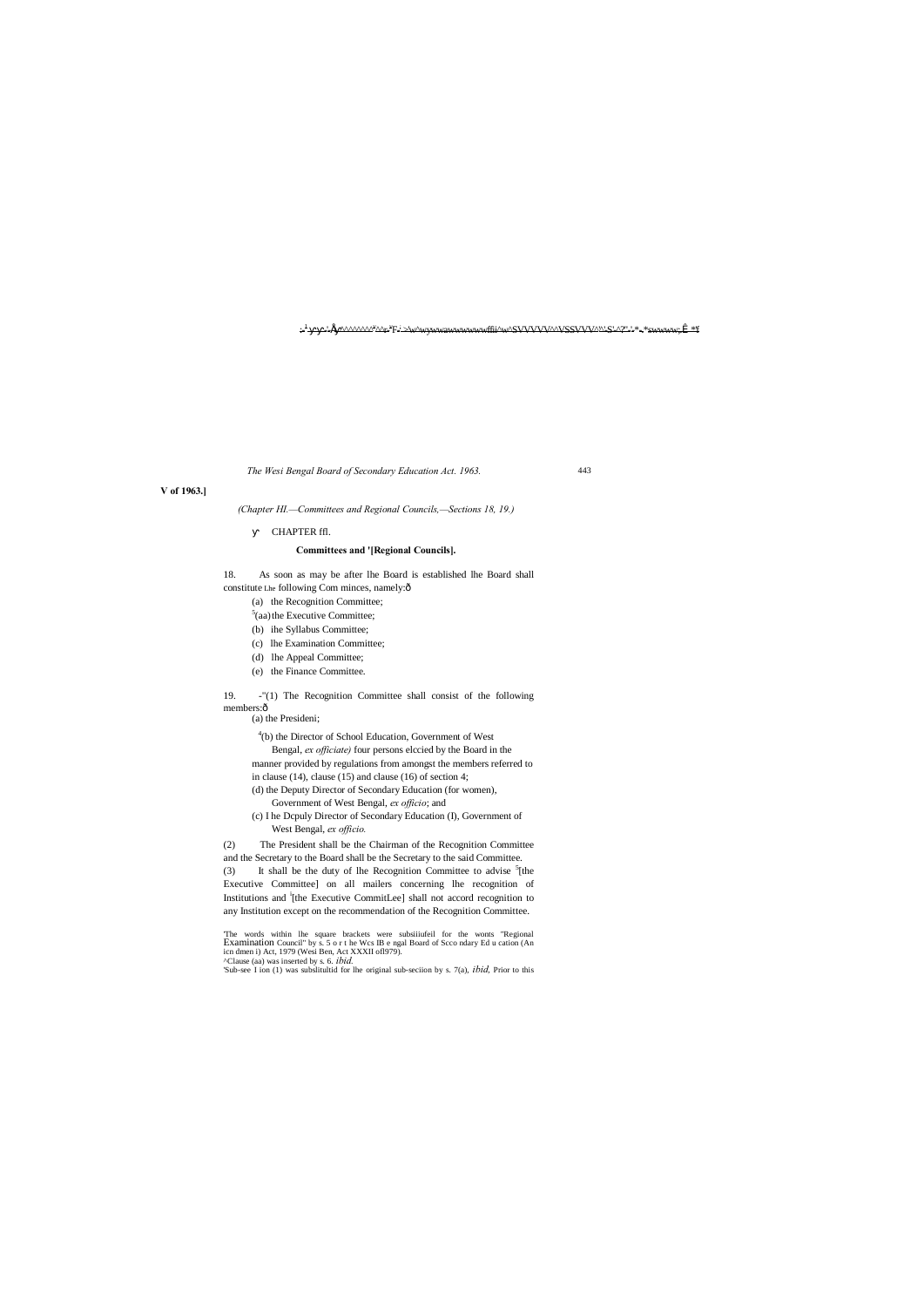subiliumion clause (b) to original sub-section (1) was subs Li luted bys. 4 of lhe West Bengal<br>Board of Secondary Education (Amendment) Act, 1977 (West Ben. Act IX on 977).<br>Clause (b) was substituted by s, 3 or the Wesi Be

Committees.

Recognition Committee.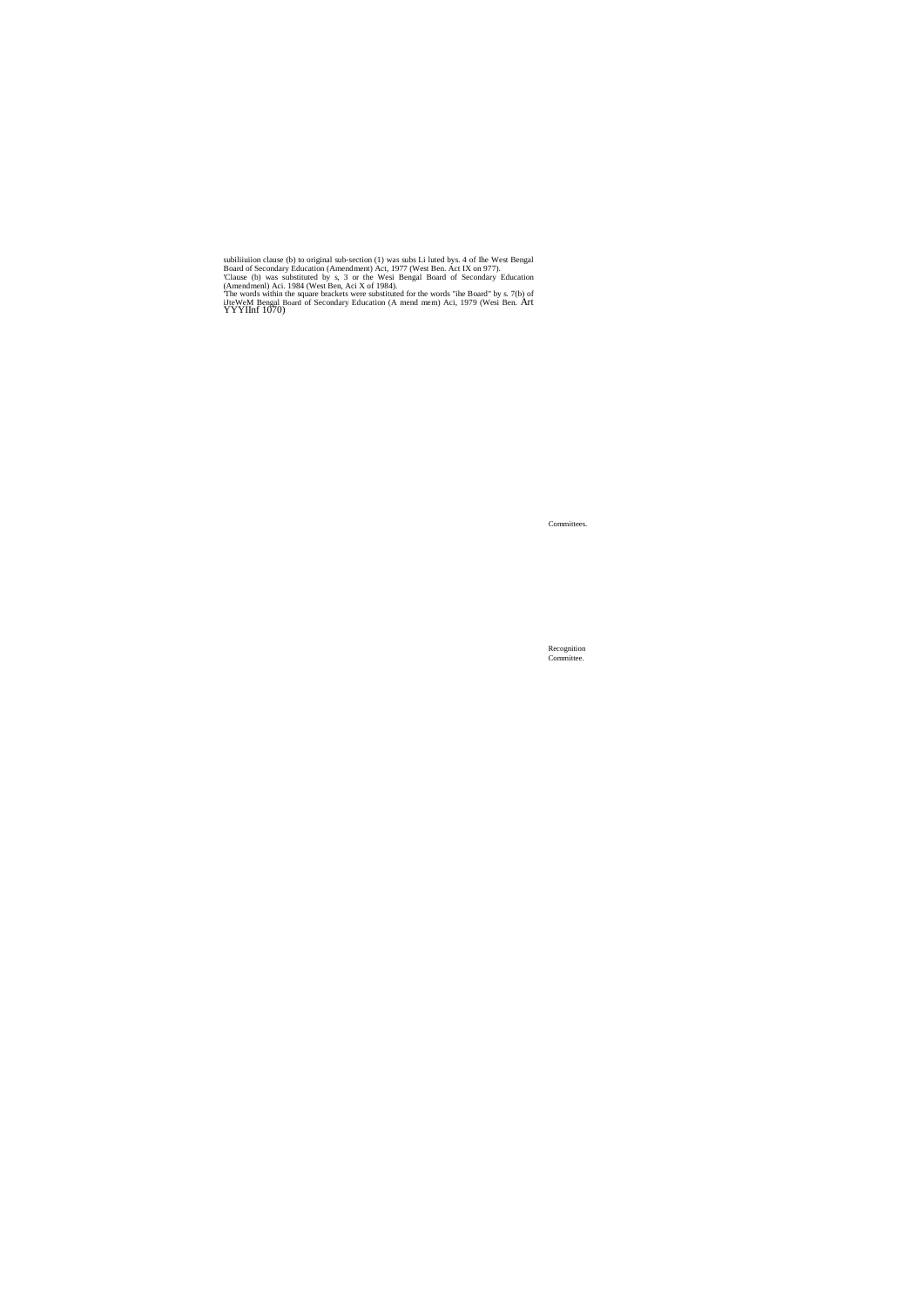444 *The West Bengal Board of Secondary Education Act, 1963.*

|            | [West Ben. A                                                                      |
|------------|-----------------------------------------------------------------------------------|
|            | (Chapter III.-Committees and Regional Councils.-Section 19A.)                     |
|            | 19A. (1) The Executive Committee shall consist of the following members: ô        |
|            | (a) ihe President;                                                                |
|            | (aa) the President, West Bengal Council of Higher Secondary                       |
|            | Education, ex officio                                                             |
|            | (b) the Director of School Education, Government of West Bengal, ex               |
|            | officio-,                                                                         |
| Executive  | (d) the Deputy Director of Secondary Education (I),                               |
| Committee. | Government of West Bengal, ex officio-,                                           |
|            | (e) the Deputy Director of Secondary Education (for Women),                       |
|            | Government of West Bengal, ex officio-,                                           |
|            | (f) five persons elected by the Board in the manner provided by                   |
|            | regulations from amongst the members refened to in clauses (8),                   |
|            | $(9)$ , $(10)$ , $(II)$ and $(12)$ of section 4;                                  |
|            | (g) five persons elected by the Board in the manner provided by                   |
|            | regulations from amongst the members referred to in clause                        |
|            | $(14)$ of section 4;                                                              |
|            | (h) one person elected by the Board in the manner provided by                     |
|            | regulations from amongst the members referred to in clause                        |
|            | $(15)$ of section 4;                                                              |
|            | (i) two persons elected by the Board in the manner provided by                    |
|            | regulations from amongst the members referred to in clause                        |
|            | $(16)$ and clause $(18)$ of section 4;                                            |
|            | (i) member referred to in clause $(17)$ of section 4;                             |
|            | The President shall be the Chairman of the Executive Committee and<br>(2)         |
|            | the Secretary to the Board shall be the Secretary to the said Committee.          |
|            | *[ Subject to any general or special orders of the State Government,<br>(3)       |
|            | the provisions of this Act and any rules or regulations made thereunder,          |
|            | the Executive Committee shall have the power] toô                                 |
|            | (a) advise the Board on all matters relating lo development of                    |
|            | Secondary Education;                                                              |
|            | (b) take such steps as may be necessary to cany out, as directed by the           |
|            | Board, the policy in accordance with the provisions of this Act;                  |
|            | Soction 10A, was insetted by s. 8 of the West Rengal Reard of Secondary Education |

Act

'Section 19A was insetted by s. 8 of Ine West Bengal Board of Secondary Education (Amend meni) Act. 1979 (West Ben. Ac( XXXII of 1919),<br>
- Clause (aa) was insetted by s. 2(1) of (he West Bengal Board or Secondary Education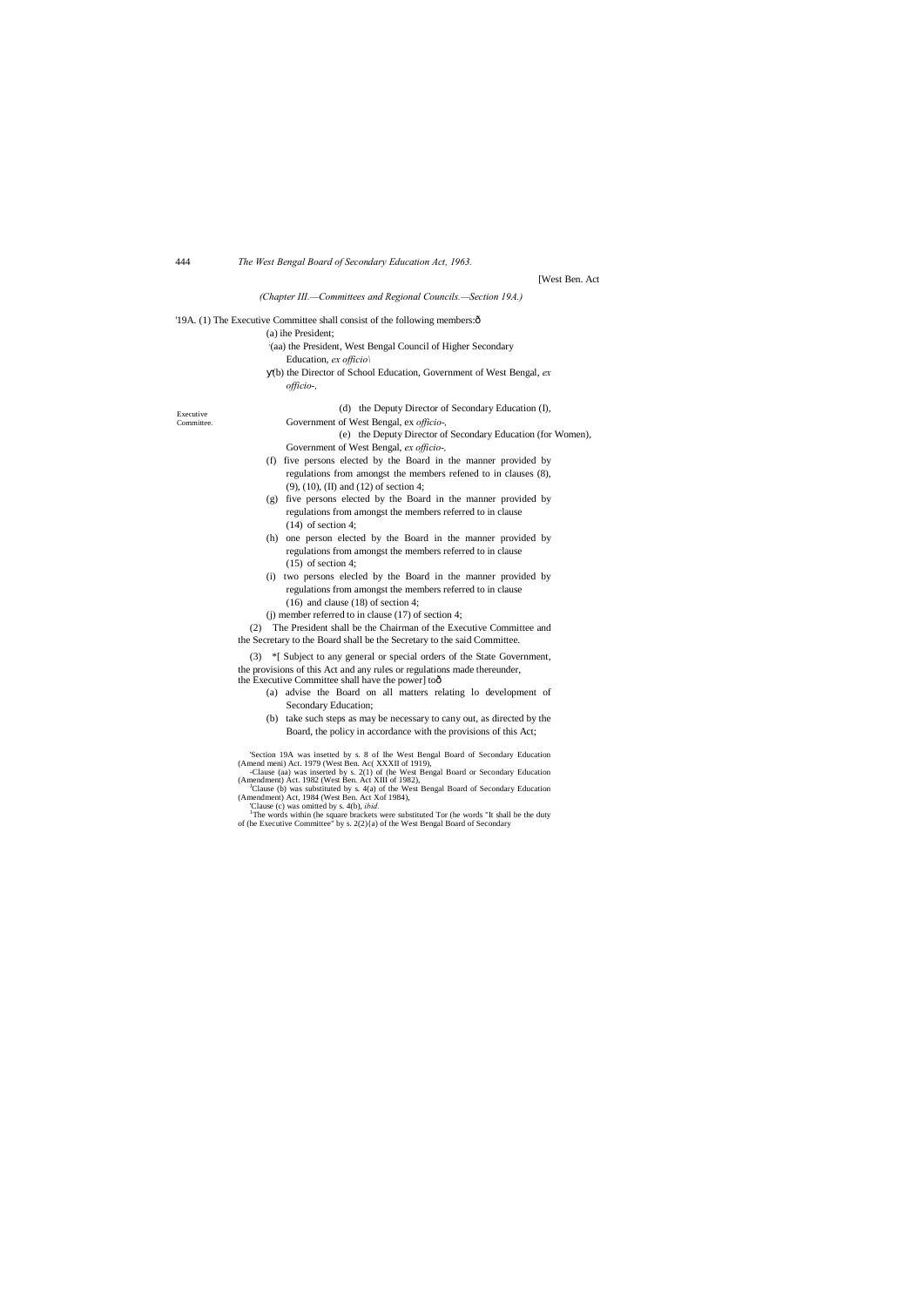#### *The West Bengal Board of Secondary Education Act, J963.* **445**

**V of 1963.]**

#### *(Chapter III.—Committees and Regional Councils.—Section I9A.)*

(h) undertake, if necessary,with the approval of the Slate Government, the preparation, publication or sale of textbooks and other books for use in recognised Institutions; '(i) (a) approve or prescribe books either for being studied in recognised institutions or for examinations instituted by the Board or for both, and (b) publish list of books so approved or prescribed and revise such list from lime to lime;

 $(j)$ <sup>f</sup>[set down] the conditions to be fulfilled by candidates presenting

- (c) '[subject to any directions] of the Slate Government in regard to the number, location and manner of selectionô
	- (i) grant or refuse recognition to Institutions, and
	- (ii) withdraw recognitions granted to Institutions, after considering the recommendation of the Recognition Committee<sup>2</sup>\* \* \* \* \* \*;
- (d) (i) amalgamate iwo or more Institutions into one Institution,
	- (ii) split one Institution into two or more Institutions, and
	- (iii) shift an Institution from one site lo another j \* \* \* \* \* *# .*
- (e) (i) supervise the functions of the managing committees,
- (ii) approve or withhold approval of the constitution of the managing committees,
	- (iii) approve special constitution of the managing<br>c o m m i t t e e s  $\rightarrow$  \* \* \* \* \* \* c o m m i t t e e s
	- (iv) supersede a managing committee and appoint Administrator s [or *ad hoc* committee] to manage the affairs of an Institution;
- (1) maintain a register of recognised Institutions;
- $^{6}$ (g) provide, after considering the recommendations, if any, of the Syllabus Committee, the syllabus, the courses of studies to be followed and the books to be studied in recognised institutions and for examinations instituted by the Board;

 $3$ The words ",'in accordance with such regulations as may be made by ibis Board in [his behalf" wen; omilled by s. 2(2)(c). *ibid.*

themselves for examinations instituted by the Board; '

The words wilh in lhe square brackets were substituted Tar the words "subject to any orders" by s, 2(2}(b**)(i**)(2) of the West Bengal Board of Secondary Education (Amendment) Act. 1982 (West Ben, Aci XIII of 1982).

The words "and in accordance with such regulations as may be made by the Board in this be hair" wen: omilled by s. 2H(b)(ii), *ibid.* <sup>3</sup>

'The words "in accordance with such regulations as may be made by the Board" were omitted by s, 2(2)(d)(i), *ibid.*

'The words within ihe square brackets were inserted by s. 2(2)(d)(ii). *ibid.* 'Clause (g) was substituted bys,2(2)(c), *ibid.*

'Clause (i) was substituted by s. 3(1) of lhe West Bengal Board of Secondary Education (AmendmeiH)Acl, 1983 (West Ben. Act XXVJ1 of 1983).<br>The words within the square brackets were substituted for the words "make by-laws T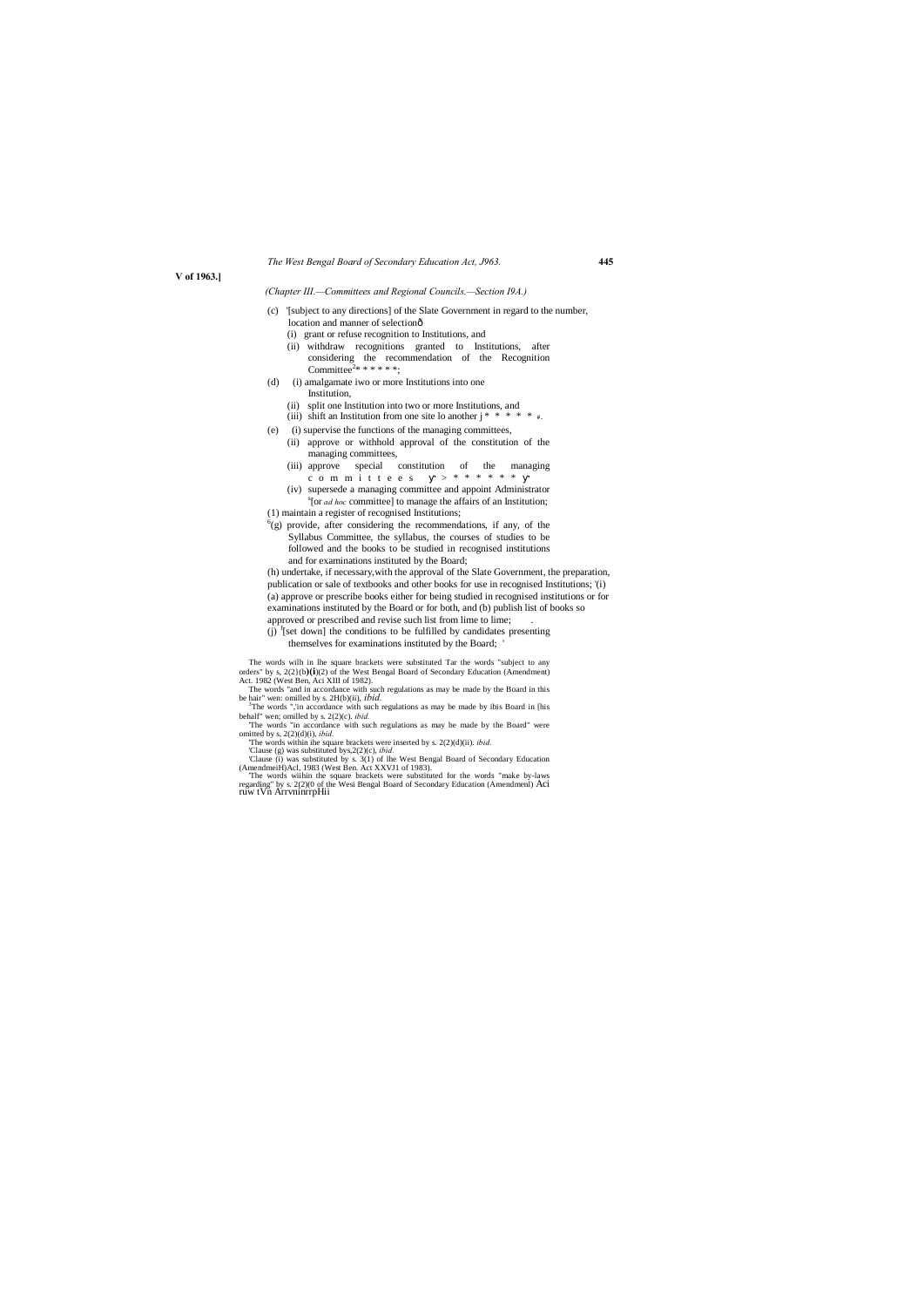.ll.-^n.-.J. .vyiyyy.I

446 *The West Bengal BoaizI of Secondary Education Act, 1963.*

**[West Ben. Act**

*(Chapter HI.—Committees and Regional Councils,—Section 19A.)*

, '(k) provide, after considering the recommendations, if any. of the Examinations Committee and the Regional Councils and wilh the approval of the State Government, the rates of remuneration to be paid to paper-setters, moderators,

> tabulators, examiners, invigilators, supervisors and other persons employed in connection with ihe examinations instituted by the Board and the rates of fees to be paid by candidates for such examinations-,

**(1)** (i) grant permission **lo** candidates **Co** appear at ihe . examinations instituted by Ihe Board, and

 $J(5)$  The Executive Committee may, if it thinks necessary, make bylaws, not inconsistent with this Act or the rules or the regulations made thereunder, for,discharging its functions under this Act:

(ii) refuse or withdraw such permission, if it thinks fit, -[stating the reasons of such refusal or withdrawal].

(4) The Executive Committee shall **submiL** lo the Board - [half-yearly reports] on the action taken by it on matters specified in this section and such other reports, returns, statements and information on any matter relating lo the duies of the Executive Committee as the Board may require from time to time.

Provided that any decision or action laken or any order made by Ihc Executive Committee in the discharge of ils functions under this Act shall not be invalid merely on the ground that no by-law has been made under this subsection.

(6) No by-law shall be valid unless it is approved by the Slate Government. The Executive Committee shall submit by-law to the Board and the Board shall examine the same and submit the by-law lo ihe State Government with its report. The Slate Government, after considering ihe report of the Board may approve the by-law and, if necessary, make such additions, alterations or modifications as il thinks fit.

(7) All by-laws approved by ihe State Government shall be published in the *Official Gazette.*

'Clause (k) was substituted by s. 2(2)(g) of the West Bengal Board of Secondary Education (Amendment) **A**cl 1982 {Wesl Ben. AclXJIIof 19B2),

TThc words within the square brackcls were substituted Tor the words "in accordance with such by-laws as may be made by il in this behalf by s. 2{2j(h), *ibid.*

'The words within the square brackets were substituted for the words "quarterly reports" by s, 2(3), *ibid.*

'Sub-section (5) was first substituted for original sub-section by s. 2(4). *ibid.* Thereafter the present sub-section was substituted by s. 3(2) of the West Bengal Board of Secondary Education f Amendment) Acl. 1983 (West Ben. Acl XXVIlof 1983).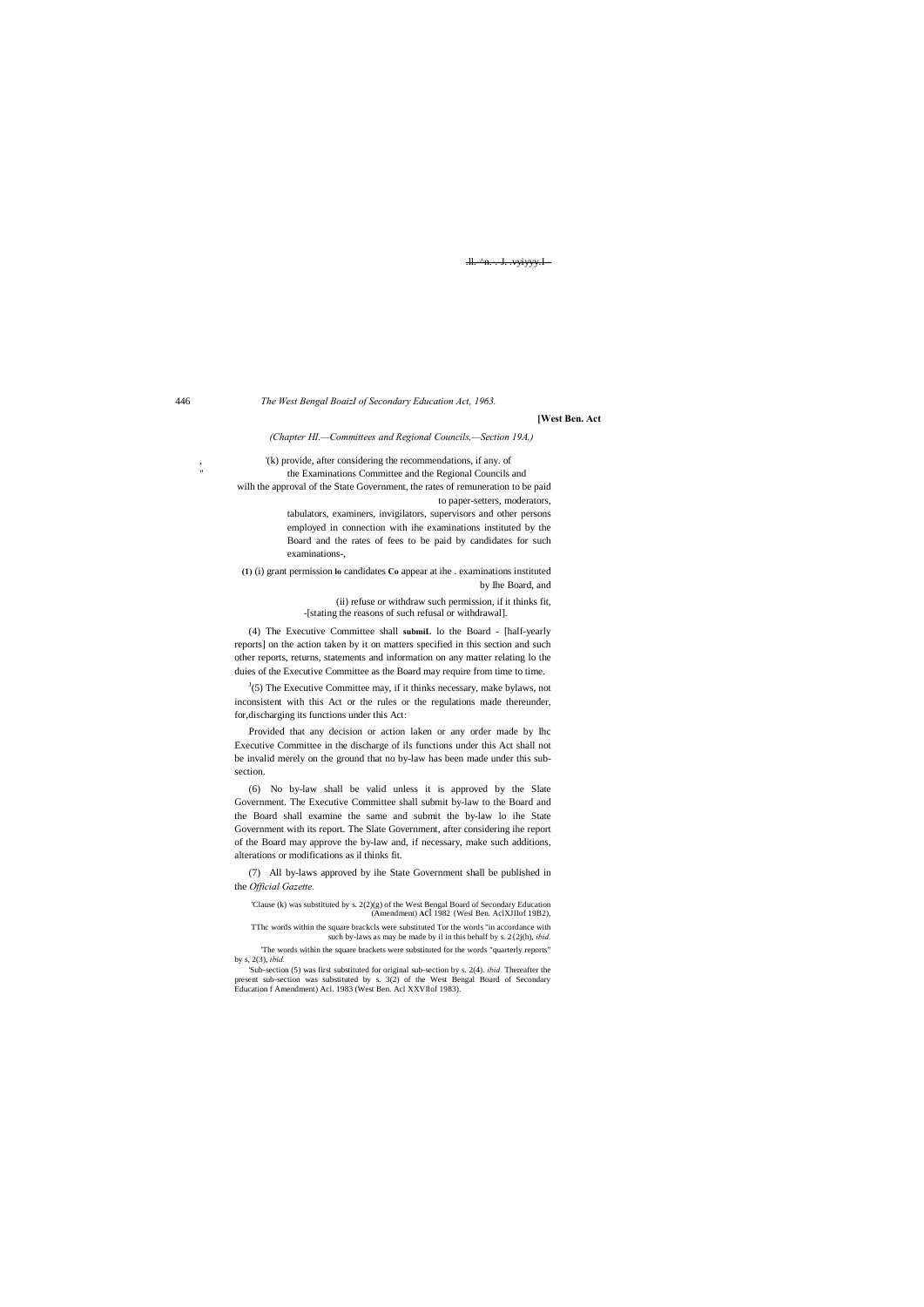|  |  | The West Bengal Board of Secondary Education Act, 1963. |  | 447 |
|--|--|---------------------------------------------------------|--|-----|
|  |  |                                                         |  |     |

**V of 1963.]**

#### *(Chapter III.—Committees and Regional Councils.—Section 20.)*

20. '(1) The Syllabus Committee shall consist of the following Syllabus members: $\hat{o}$ 

Commrit

ce.

(a) lhe President;

- : (aa) [he President, West Bengal Council of Higher Secondary Education, e.v *officio;*
- (b) the Dean of the Faculty of Arts of the University of Calcutta, *ex officio',*
- (c) the Dean of the Faculty of Science of the University of Calcutta, e.v *officio-,*
- (d) a Dean nominated by each of the Universities of Burdwan, Kalyani and North Bengal;
- (e) the Dean of the Faculty of Engineering, Jadavpur University, e.v *officio-,*
- (f) one person elected by the Board in the manner provided by regulations from amongst the members referred to in clause (8) of section 4;
- (g) five persons elected by the Board in the manner provided by regulations from amongst the members referred lo in clause (14) of section 4;
- (h) three persons having special knowledge of scientific or technical education, who may or may noi be members of the Board, clccted by the Board in the manner provided by regulations.

- (3) Ii shall be the duty of the Syllabus Committee toô
	- (a) advise  $I_{\text{L}}$  by way of recommendation,] '[the Executive Committee] about the syllabus and courses of studies to be followed and lhe books lobe studied in recogniscd Institutions as well as for examinations instituted by lhe Board;
	- (b) advise  $\frac{3}{5}$ , by way of recommendation,]  $\frac{3}{5}$ [the Executive Committee] on any mailer relating lo lhe syllabus, courscs of study or books to be studied, as may be referred to it by  $\frac{1}{1}$ [the Executive Committee].

(2) The President shall be lhe Chairman of lhe Syllabus Committee and the Secretary to the Board shall be lhe Secretary lo the said Committee.

(4) The Syllabus Committee may appoint such Sub-Committee or Sub-Committees as it may consider necessary to advise it upon any matter referred to in sub-scction (3) and it shall not be ncccssary for any member of such a Sub-Committee to be a member of the said Committee or  $\frac{1}{1}$  [the Executive Committee].

<sup>&#</sup>x27;Sub-see lion (I) was substituted for original sub-section by s. 9( I) of the West Bengal Board of Secondary Education (Amendment) Act, 1979 (West Ben. Ael XXX11 of 1979).

<sup>;</sup> Clause (aa) was inserted by s. 3( I) of the West Bengal Board of Secondary Education (Amendment) Act,

<sup>1982 (</sup>West Ben. Act XIII of 1982) The words within the square brackets in clauses (a) and (b) were inserted by s. 3(2)(a) and s. 3[2)(b),

respectively, ii/d 4 The words within the square brackets in clauses (a) and (b) of subjection (3) and subsection

<sup>(&</sup>lt;t) were substituted for the words "the Board" by s.  $9(2)(a)$ , s.  $9(2)(fa)$  and s,  $9(3)$ ,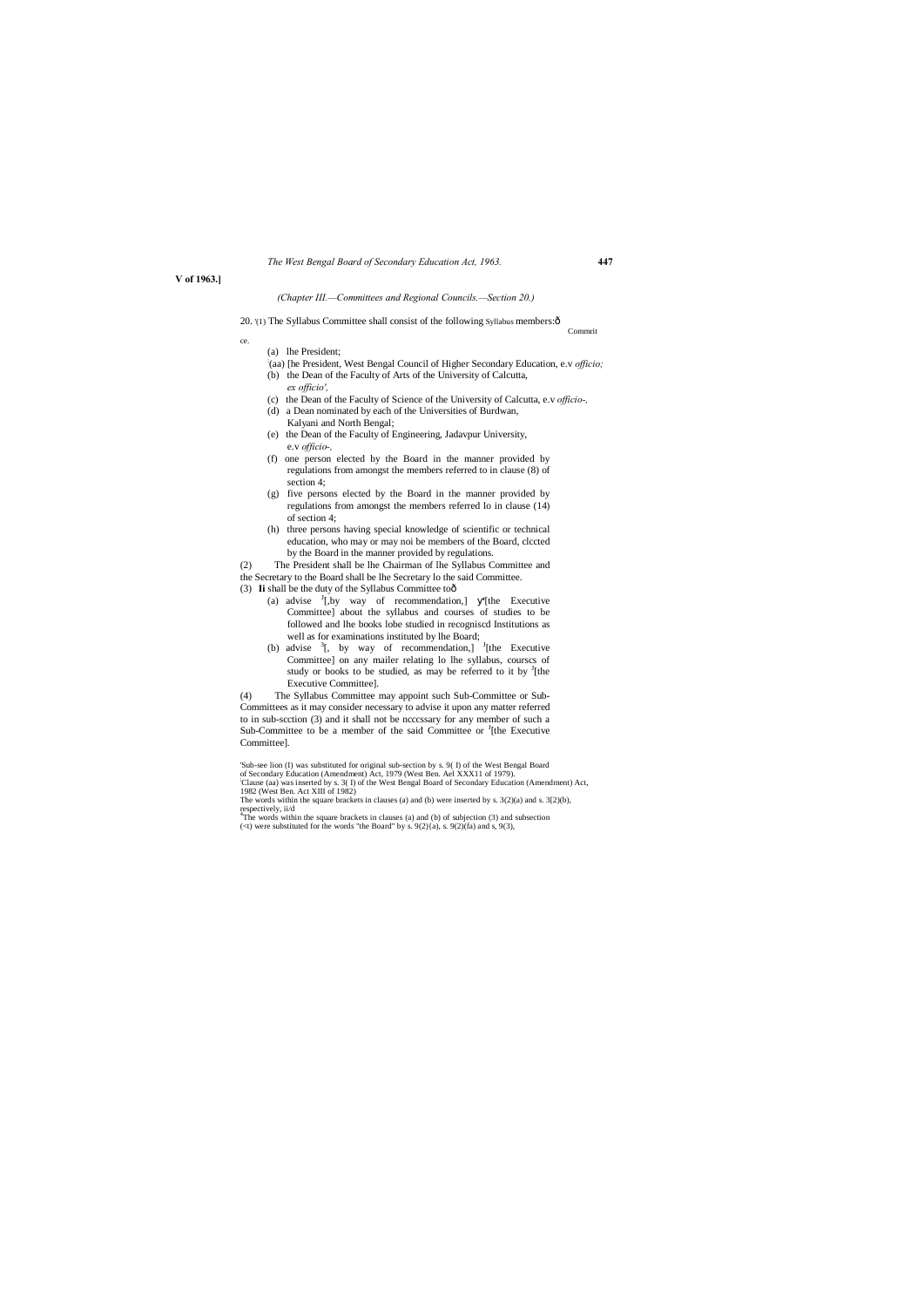44S *The West Bengal Board of Secondary Education Act, 1963.*

#### **[West Ben. Act**

### *(Chapter HI.—Committees ami Regional Councils.—Section 21.)*

Examinations 21. '(1) The Examinations Committee shall consist of the following Committee. .

#### members:ô

#### (a) the President;

- : (b) the Director of School Education, Government of West Bengal, *ex officio:*
- (c) one person nominated by the State Government from amongst ihe members of ihc Board referred lo in clauses (9), (10), (] I) and (12) of section 4;
- (d) one person elected by the Board in ihe manner provided by regulations from amongst the members referred lo in clauses (9), (10), (11) and (12) of section 4;
- (e) the Director of Technical Education, Government of West Bengal, *ex officio',* and
- (f) the Deputy Director of Secondary Education (1), Government of West Bengal, *ex officio.*

(2) The President shall be the Chairman of the Examinations Committee and the Secretary lo the Board shall be the Secretary Lo the said Committee.

- (3) It shall be the duty of ihe Examinations Committee toô
	- (a) arrange for the holding of examinations instituted by the Board including the fixing of centres for such examinations;
	- (b) appoint Paper-setters and Moderators for such examinations;
	- (c) appoint Examiners, Tabulators, Supervisors and Invigilators for such examinations;
	- (d) consider, approve and publish the results of such examinations; and
	- (c) disqualify candidates for presenting themselves ai examinations for any reason considered to be adequate or for being declared as having passed any such examination on the ground of misconduct.
- -\4) The Examinations Committee shall adviseô
	- (a) the Executive Committee onô
		- (i) the rates of remuneration lo be paid lo ihe paper- sellers,
			- moderators, tabulators, examiners, invigilators,
		- supervisors and other persons employed in connection with

.

examinations,

'Sub-section (1) was substituted Tor original sub-seciion by s. 10(1) of (he West Bengal Board of Secondary Education (Amendment) Act. 1979 (West Ben. Act XXXI t of 1979).

Prior to this substitution, clause (b) of original sub-sec I ion (1) was substituted by s. *5* or Ihe West Bengal Board of Secondary Education (Amendment) Acl, 1977 (West Ben. Act IX of 1977).

'Clause (b) was substituted Tor the original clause by s. 5 of the West Bengal Board of Secondary Education (Amendment) Acl, 1984 (West Ben. Act X of 1984). 'Sub-section (4) was substituted forthefiri?inal «ih-wcimnbv<; HV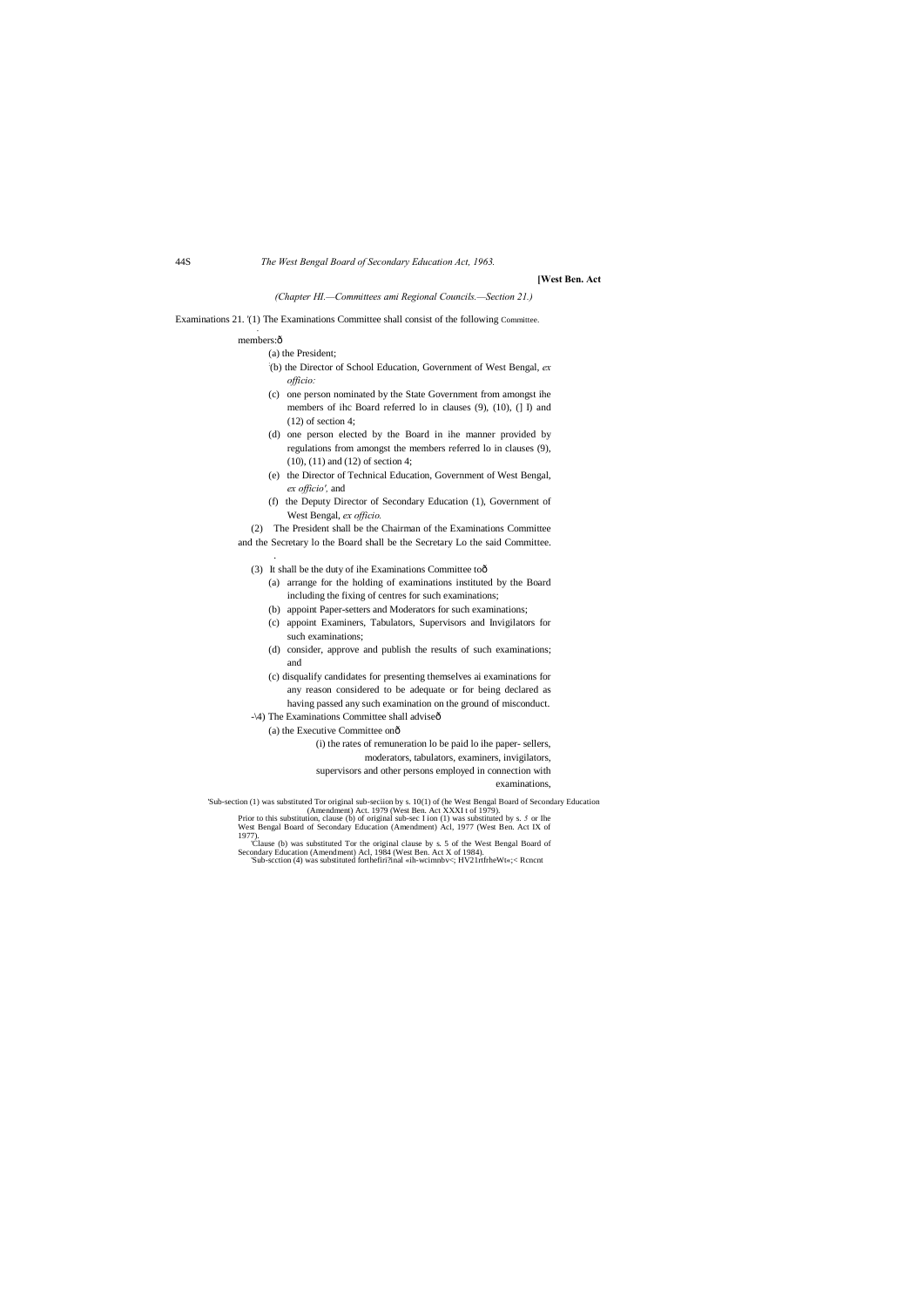|  |  | The West Bengal Board of Secondary Education Act, 1963. | 449 |
|--|--|---------------------------------------------------------|-----|
|  |  |                                                         |     |

**V of 1963,]**

#### *(Chapter III.—Committees and Regional Councils.—Section 22.)*

(ii) the fees lo be paid by lhe candidates for examinations;

and

(b) the Board On any mailer relating lo examinations which may be referred to it for advice by the Board.

(5) The Examinations Committee may appoint such Sub-Committee or Sub-Committees as ii may consider necessary lo advise it upon any matter referred to in sub-sections (3) and (4 ) and ii shall not be necessary for any member of such a Sub-Committee to be a member '[of the Examinations Committee or the Executive Committee or ihe Board].

22. \*(L) The Appeal Commiltee shall consist of the following Appeal members: $\hat{o}$ 

(2)  $\frac{J}{I}$  The person referred to in clause (b) of sub-section (1)] shall be the Chairman of the Appeal Committee and lhe Secretary to the Board shall be lhe Secretary to the said Committee.

Committee,

'The words within the square brackets were substituted for the words "of lhe Examinations Commiltee or of die Board" by 5. 10(3) of the West Bengal Board of Secondary Education (Amendment) Act, 1979 (West Ben, Act XXXII of!979).

- (a) ihree persons elected by lhe Board in lhe manner provided by regulations from amongst the members referred it in clause (14) of section 4;
- $3<sup>3</sup>(b)$  a person, who is or has been a member of the judicial service of lhe State Government, nominated by the State Government;
- <sup>J</sup>(c) the Director of School Education, Government of Wesi Bengal, *ex officio;*
- (d) a member of a managing committee of a recognised Institution nominated by the President.

'Clause (c) was substituted by s. G of the West Bengal Board of Secondary Education (Amendment)Act. 1984(WcstBen. Act X of 1984).

(3) If shall be the duty of the Appeal Commiuce to hear and decide appea I s by teachers<sup>8</sup> [and o ther e mpl oyees] again s I deci s ion s of M an ag ing Committees of Institutions adversely affecting them, in accordance with regulations made in this behalf.

(4) The decision of the Appeal Commiltee under sub-section (3) shall be final and no suit or proceeding shall lie in any Civil or Criminal Court in respect of any matter which has been or may be referred lo, or has been decided by, the Appeal Committee,

Suh-secdon (1) was substituted for the original sub-section by 5. II (a), *ibid.* 'Clause (b) was substituted by s. 4(1) of the West Bengal Board of Secondary Education (A mend mem) Act. 1982 {West Ben, ActXJlI ofl982).

The words. figures. 1 etter and brackets were substituted for the words 'The President" by s. 11(b) of the West Bengal Bnard of Secondly Education (Amendment) Act, 1979 (West Ben. ActXXXllof 1979).

The words within the square brackets were inserted by s. 2 of the West Bengal Board of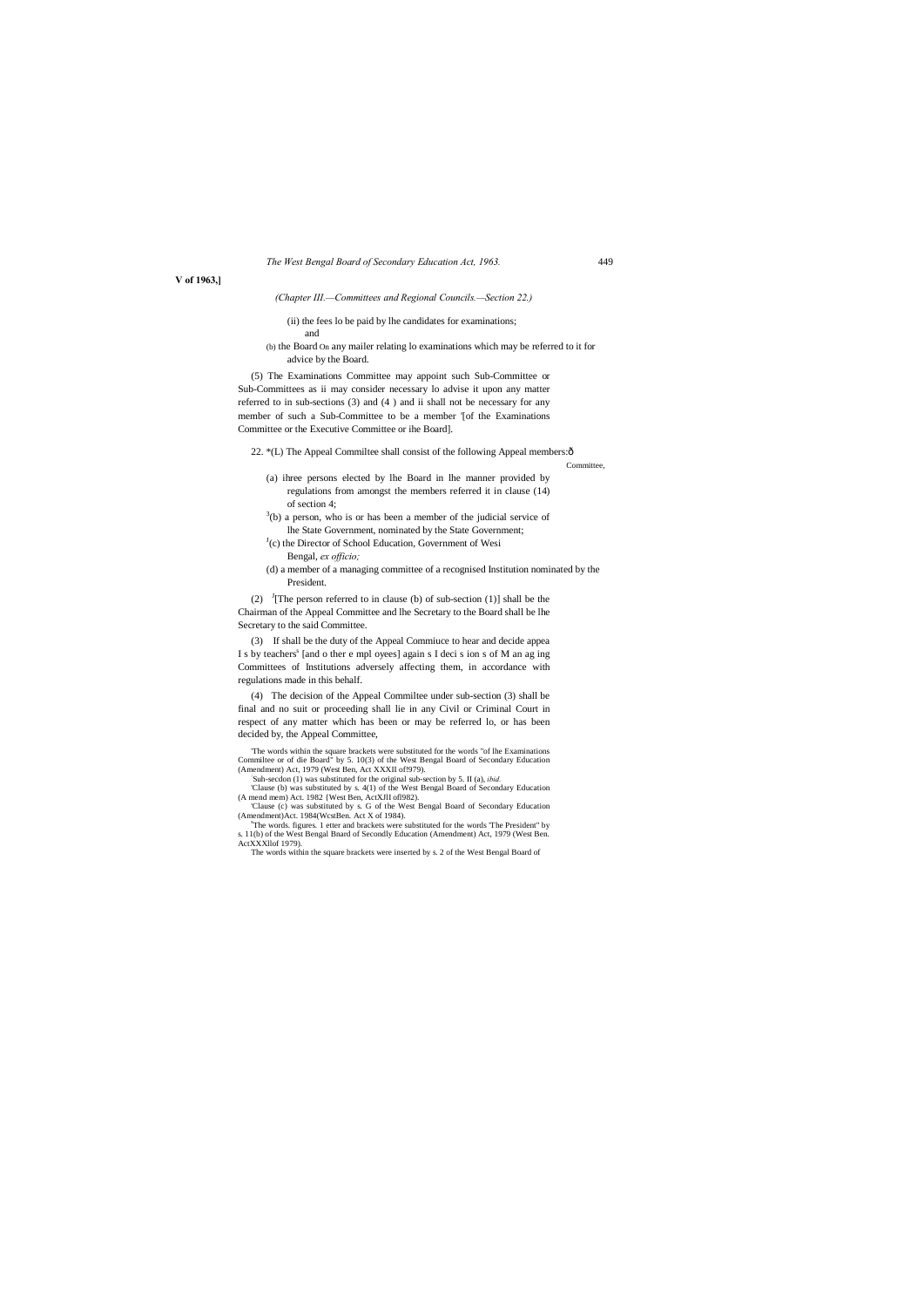^ \*^>\*vS."^> Vfr\*vS<sup>L</sup>^ ^^S^SSSSI^V^^byS^^VTTT^^^T^V^:V?

430

Regional Council.

Finance Committe e.

Oilier Committees. *The VVtrf Bengal Board of Secondary Education Act, 1963.*

**[West Ben. Act**

23. - (1) The Finance Committee shall consist of ihc following members:ô

*(Chapter HI.—Committees and Regional Councils.—Section 23-25.)*

'(5) The honorarium or remuneration, if any, of the member nominated under ctausc (b) of sub-section (1) may be fixed by the Slale Government by an order made in this behalf.

- $3<sup>3</sup>$ (b) the Director of School Education, Government of West Bengal, e.t *officio;*
- (c) two.members of ihe Board elected by die Board in the manner provided by regulations; and
- (d) one person having knowledge of, or experience in, financial matters, appointed by Ihc State Government.

.(a) ihe President;

(2) The President shall be the Chairman of the Finance Committee and che Secretary to the Board shall be the Secretary to the said Committee.

(3) It shall be the duly of the Finance Committee to prepare the budget of ihe Board and lo perform such other functions as the Board may direct.

24. (1) The Board may, with the approval of liie State Government, constitute such other Committee or Committees as it may think fit and any such Committee may be composed wholly or in part of members of the Board.

.

(2) The Board may. wilh the approval of Ihc Stale Government, delegate to any such Committee any of its powers or functions and may in like manner withdraw from it may such power or function.

\*25. (1) The Board may, wilh the approval of Ihe State Government, constilute such Regional Council or Councils as it may deem fit. The number, composition and territorial jurisdiction of a Regional Council shall be determined by the Board with the approval of the State Government.

'Sub-section (5) was inserted by s. 4(2) of ihe West Bengal Board of Secondary Education (Amendment) Acl, l982lWest Ben. Acl XIIIof JQS2).

'Clause (b) was firsi subsli luted by s. 6 ofiheWesi Bengal Board of Secondary Educalion (Amendment) Act. 1977 (West Ben. Ac IIX oft977). The reafler, Ihc same wasresubstitulcd by s. 7 of the West Bengal Board of Secondary Educalion (Amendment) Act, 1964 (West Ben. Acl X of 1934).

'Section 25 was substituted far the original section by s, 5 of Ihe West Bengal Board of Secondaiy Education (Amendment) Act, 1982 [West Ben. Act XIIt of 1982). Prior to ihis substitution, the words "Regional Councils" were substituted Tor the words "Regional Examination Councils" in original section 25, by s. 12 ofiheWesi Bengal Board of Secondary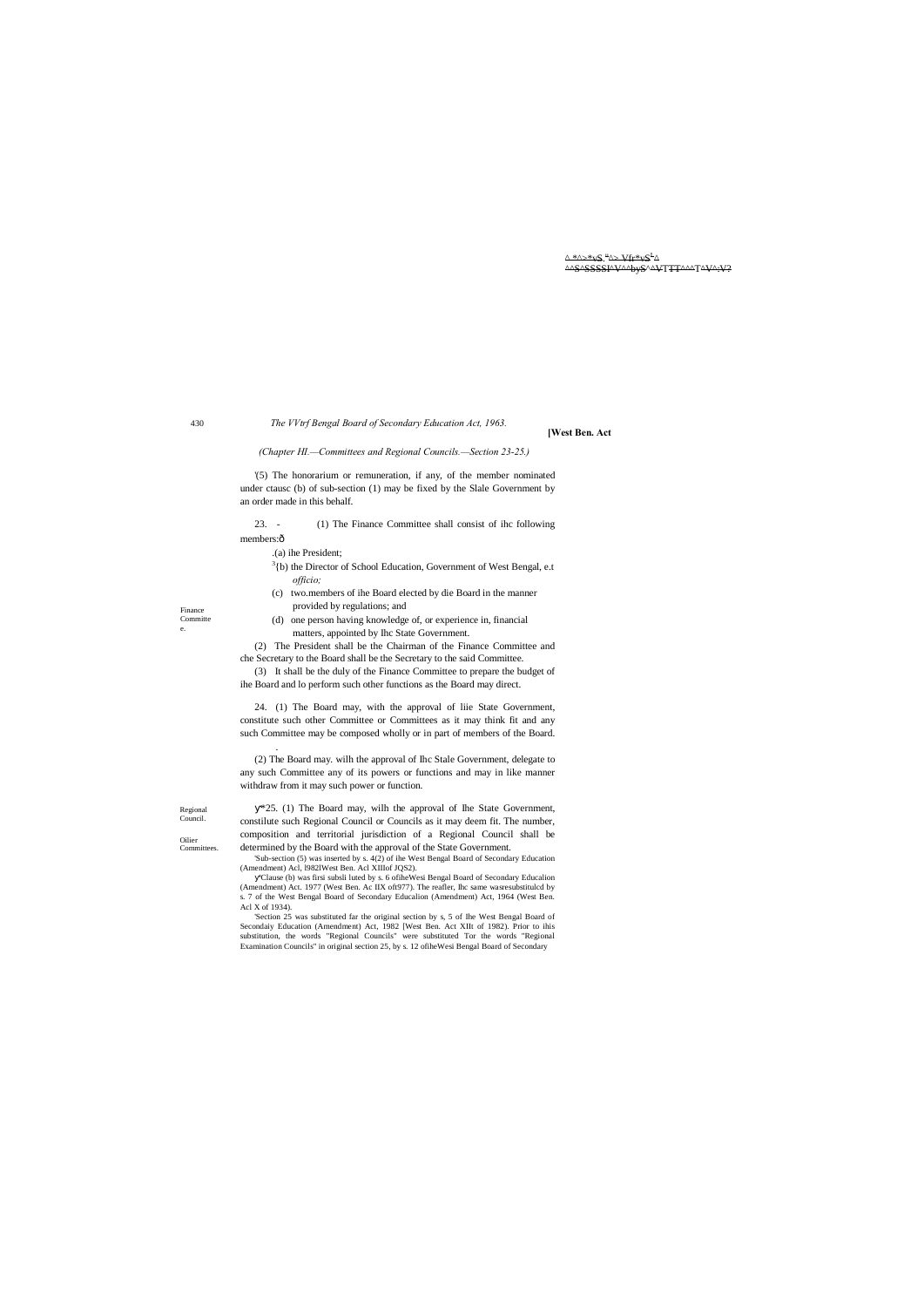Term of office of members or lhe Committees and Councils.

#### *The IVesf Bengal Board of Secondary Education Acr, 1963.*

**V of 1963.]**

#### *(Chapter Ifl.—Committees and Regional Councils.— Section 26.—Chapter IV.*—*Powers and 'Duties of the Board and President.— Section 27.)*

(2) The Board may, wilh the approval or the Stale Government, delegate to a Regional Council such powers or duties of the Board, the Executive Commit lee gr the Examinations Committee, conferred or imposed by or under this Act, cxcepi those referred to in clause (b) of sub-section (3J, clause (b) of subsection (4), and sub-sec lion (5), of section 21, as ii may deem fit, and may at any time withdraw from such Regional Council the powers or duties so delegated and dissolve the Regional Council.

26. (1) An electcd, nominated or appointed member of any Committee or Council constituted under this Act, who is also a member of lhe Board, shall continue lo hold office until he ceascs to be a member of the Board

J [Powers and duties] or the Board. *27.* {I) It shall be ihe duly of the Board lo advise lhe Slate Government on all matters relating to Secondary Education referred to it by the Stale Government.

(2) An elected, nominated or appointed member or any Commiltee or Council constituted under this Act, who is not a member of (he Board, shall hold office for such term as may be '[specified by the Board,] and may on expiration of such term **be** re-elected, re-nominated or re-appointed:

TTic words within lhe square brackets wen: substirutcd for lhe words "Regional Examination Council" by s, 13 ofihcWesl Bengal Board ofSccondaiy Education (Amendmenl) Act, 1979 (West Ben. Aci XXXII of 1979).

Provided that, notwithstanding lhe expiration of the said term, an eleclcd, nominated or appointed member of a Commiltee or Council shall continue to hold office until the vacancy caused by the expiration of (he said term has been filled in accordance with lhe provisions of this Act.

(3) The provisions of section 5 and of sections 8, 11 and 13 shall apply *mutatis mutandis* to members of any Commincc or of  $a^2$ [Regional Council] constituted under this Act as if references to the Board or lhe President were references to such Committee or'[Regional Council] or the Chairman of such Committee or -[Regional Council],

#### CHAPTER IV.

#### **Powers and -'[duties] of the Board and President.**

"The word within the square brackets was substituted for lhe won) "functions" bys. 14. *ibid.*

,1-nrHc iT'i.hin »' " 'ir.' hr\*ir !'/\*f C " VrV f >'I>',ÉH I!" <sup>1</sup> fl "\*1  $IHP^1$ ;"  $1 > V$ 

 <sup>&#</sup>x27;The words wiiJiin ihe square brackets were substituted for ihe words "provided by regulations made in ihis be hair," by s. 6 or ihe West Bengal Board of Secondary "Ed ucali on (Amendmenl) Act. J982 (West Ben. Aci Xtllofl 982). For the Wesi Bengal Board orSeeondary Education (Term of office of Member or a Comminec or Council) Regulaiions, 1964 *see*  nolifkalio/i dated (he 26th September. 1946. published in lhe *Calcutta Gazette,* supplement, page 918.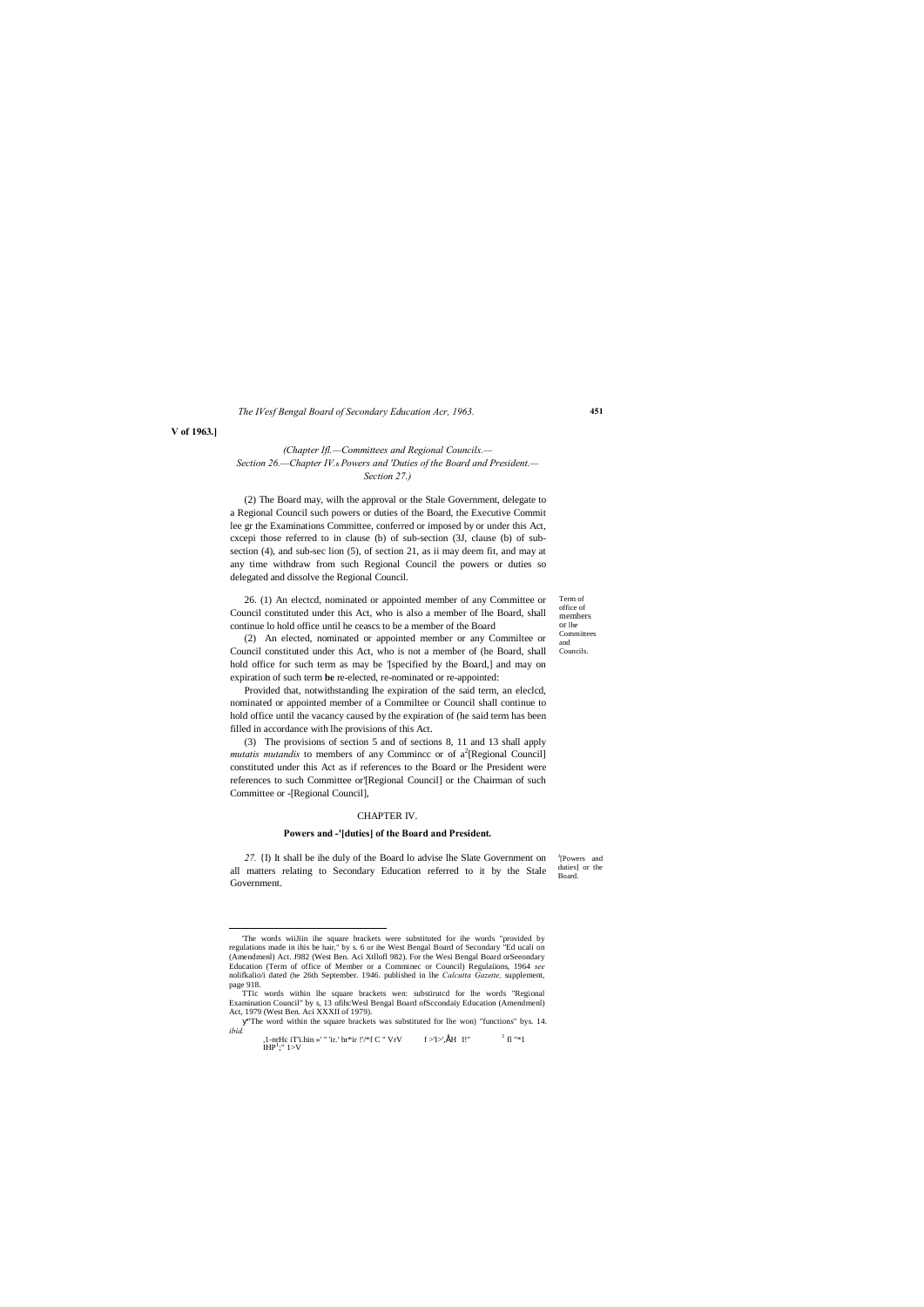#### $\begin{array}{lll} -\mathbf{w} & -\lambda \end{array}$   $\begin{array}{lll} -\mathbf{w} & \mathrm{where}(A_1,\dots,A_N) \end{array}$  "  $\begin{array}{lll} \mathbf{w} & \mathrm{where}(A_1,\dots,A_N) \end{array}$

'. (2) Subject lo any general or special orders of [he Slate Government, the provisions of Ihis Acl and any rules made thereunder, the Board shall have generally the power to direct, supervise and control Secondary Education, ant) in particular ihe powerô

#### 452 *The West Bengal Board of Secondary Education Act, J963.*

#### **[West Ben. Act**

#### *(Chapter IV.—Powers and Duties of the Board and President.—Section 27.)*

 $^{4}(3)$  Subject lo Ihc provisions of sub-section (2), the Board may, if it thinks necessary, make regulations in respect of any matter for (he proper exercise or its powers under this Act:

- '(a) to lay down the general policy for development of Secondary Education in West Bengal;
- $j(b)$  lo conduct periodical survey to assess the educational needs of West Bengal wilh particular reference to such needs of the Scheduled Castes, the Scheduled Tribes and other
- backward Communities and of the hill areas in West Bengal; ? \* \* \* \* \* \* \* \* \* \*
- $J(d)$  to institute Secondary Examinations and such other examinations as it may think fit and lo make regulations in this behalf- $1$ \*\*\*;
- \*(e) **Lo** administer the West Bengal Board **of** Secondary Education Fund;
- '(0 to institute and administer such Provident Funds as may be prescribed;
- '(g) lo make regulations relating to the conduct, discipline and appeal in respect of the members of its staff;
- <sup>1</sup>(h) to decide any appeal preferred against any decision of the Executive Committee or, subject to the provisions of this Acl, any other Committee constituted under ihis Act; and
- <sup>1</sup>(i) to award diplomas, certificates, prizes and scholarships in respect of any examinations instituted by the Board.

Provided that any decision ar action taken or any order made by Ihe Board in exercise of its powers under this Act shall not be invalid merely on the ground lhat no regulation has been made under this sub-section.

 $-a^{i}$ ;  $"$ 

<sup>&#</sup>x27;Clauses (a) to (i) were substituted Tor clauses (a) (o (m) by s, 15 (ii) of the West Bengal Board of Secondary Education (Amendment) Acl, J979 (West Ben. Act XXX11 of 1979). 'Clause (c) was emitted by s. 7( I) of the West Bengal Board of Secondary Educalion

<sup>(</sup>Amendment) Aei, 1982 (West Ben, Act **XIII** ofl982). 'The words, letters, figures and brackcls "excepting in respect or mailers specified in

clauscs (j), (k) and (1) of sub -se cl ion < 3) of se ct ion 19 A " were omited by s, 312), *ibid.* 'Sub-section (3) was subsliiuied fori he original section by s. 4 of ihe West Bengal Board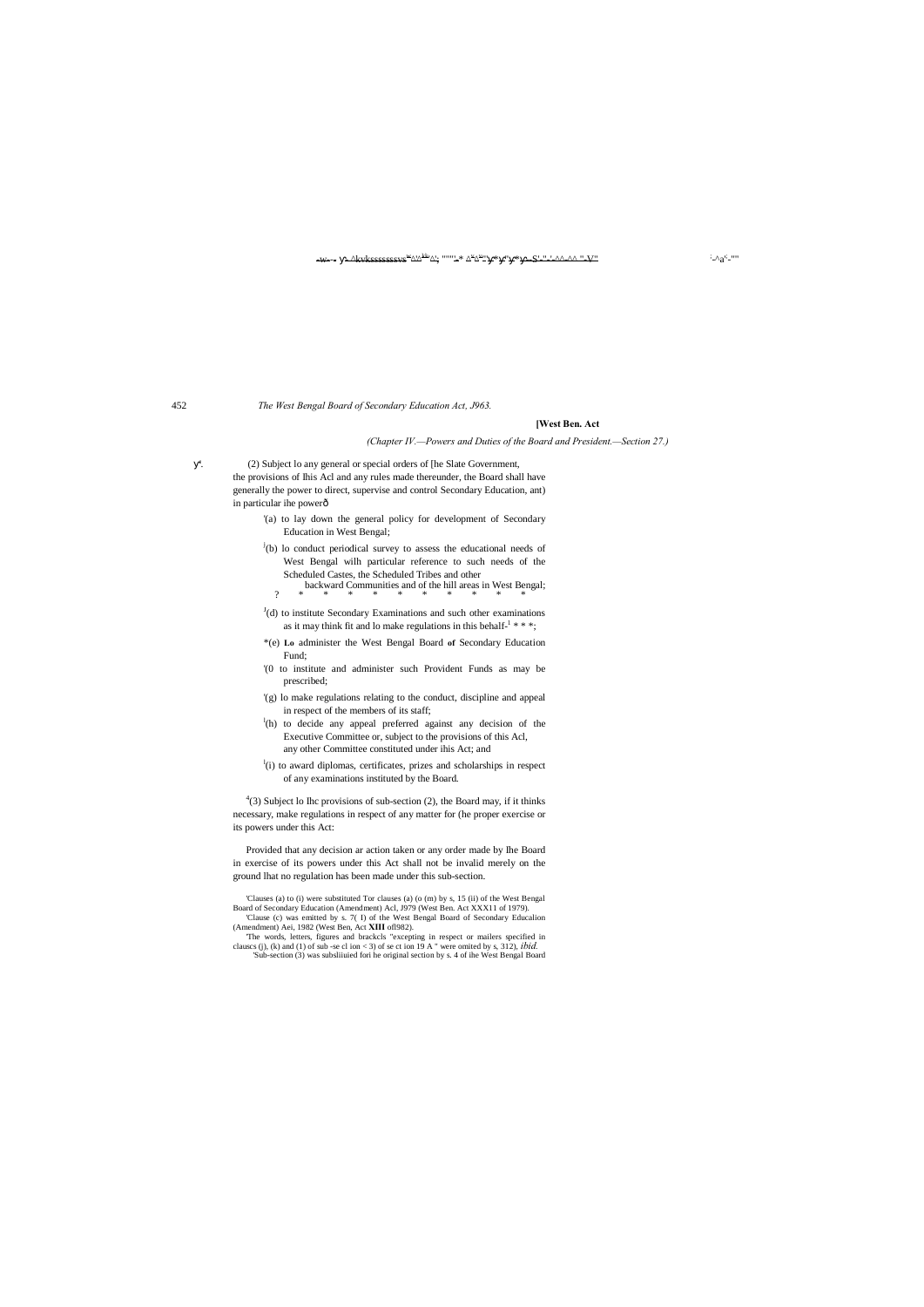Powers and duties of Preside ni.

#### *The H'ei/ Bengal Board of Secondary Education A ct, 1963.*

#### **V of 1963.J**

#### *(Chapter IV,—Powers and Duties of the Board and President.—Section 28.)*

(4) No regulation shall be valid unless ii is approved by [he Slate Government and ihe Slate Government may, in according such approval, make such additions, alterations and modifications therein as it thinks fit '[and also specify the dale or dates from which the regulations shall come inio force or shall be deemed to have come into force]:

Provided that before making any such addition, alteration or modification the State Government shall give the Board an opportunity lo express its views thereon within such period not exceeding one month as may be specified by the State Government.

(5) All regulations approved by the Slate Government, shall be published in the *Official Gazette.*

-(6) Subjcct to the provisions of sub-sections (1) and (3), the Board shall have the power lo require the Executive Committee, from lime to lime, to sub/nit reports, returns, statements and other information on any malter relating to the duties of the Executive Committee referred to in sub-sections (3) and (4) of section 19A.

- (3) The President shallô
	- (a) exercise general supervision over the Secretary and the siaff appointed by the Board, and post and transfer the members of the staff;
	- (b) sanction all claims of travelling allowance; and
	- (c) lake such other action nol inconsistent with any decisions of the Board <sup>J</sup>[cir the Executive Committee] as he considers necessary for the proper functioning of the Board <sup>4</sup>[or the Executive Committee] under this Act.

- 'Sub-seclion (6) was inserted by s. 15(iii) of [he Wesi Bengal Board of Secondary Education (Amendmenl)Aci, (979 (Wcsi Ben.Aci XXXII of 1979).
- Sub-5cclion (2) wn stibsliiulcd for [he origin a! sub-scclion bys.  $16(a)$  of lhe Wcs l Bengal v Education (Amendment) Act, 1979 (Wesi Be

28. (1) The President shall be responsible for carrying out and giving effect to the decisions of the Board and of any Committee or Council constituted under this Act.

'(2) The President may, in any emergency, exercise any of lhe powers of the Board or the Executive Committee provided however that he shall not act contrary to any decision of the Board or the Executive Commiltee and shall, as soon thereafter as may be, place a full report before the Board or the Executive Committee as the case may be, of ihe action taken by him slating reasons therefor.

**'The words within the square brackets were inserted by s. 3 of [he Wesi Bengal Board of Secondary Education (Amendment) Aci,** L97S **(Wcsl** Ben. **Ac!** II or 1978).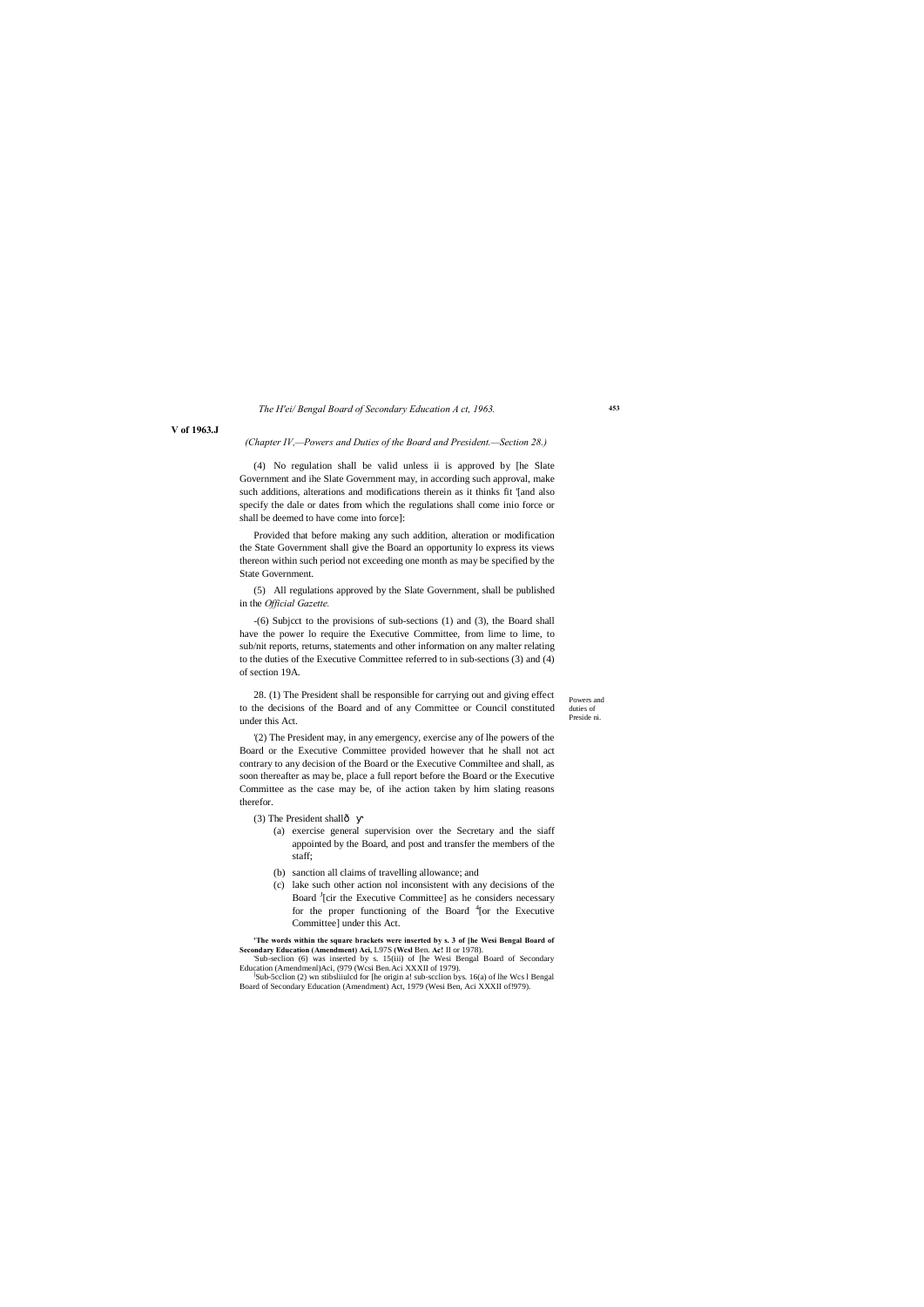Meetings ol" I ho Board [and [hi; Executive Cominilrec].

455

*The West Bengal Board of Secondary Education Act, 1963.*

**[West Ben. Act**

*(Chapter V.—Meetings.—Section 29.)*

#### **CHAPTER V.**

#### **Meetings.**

29. (1) The annual meeting of the Board shall be held in the month of July in cach year.

-(2) The Board shall meet at such other limes, not less than twice a year, as may be appoinletl by ihe President on the advice of the Executive Committee.

(3) The President shall, except in the case of an emergency meeting referred to in sub-seciion (6), give to each member not less than seven days' notice of each meeting including the annual or a special meeting:

(4) On receipt of a requisition signed by not less than  ${}^{3}$ [fifteen] members of the Board, the President shall place before a meeting of the Board for discussion any decision of <sup>s</sup>[any Committee other than the Executive Com miuee] constituted under this Actio which such requisition relates, and the Board may revise any such decision if not less than two- thirds of the total number of members of the Board are in favour of such revision.

Provided that the President shall, on receipt of a requisition signed by not less than '[twenty] members of the Board, call a meeting within fifteen days from the dale of receipt of such requisition and no business other than thai on account of which the requisition has been received shall be transacted at such a meeting.

(5) No matter which has been decided by the Board shall, within the period of six months from the date of such decision, be reconsidered cxcept at a special meeting of the Board convened for the purpose upon the requisition of <sup>4</sup>[twenly] members and unless not les than two-thirds of the total number of members of the Board vote in favour of such reconsideration.

(6) In case of an cmcrgcncy, the President may call a meeting, after giving not less than clear two days' notice thereof.

(7) No busi ness shall be transacted at any meeting of the Board un less a quorum of ''[twenty] members is present.

ww-vwwwvw\*ww«.ww'."wvw'W' wwv

 'The words in the marginal note were inserted by s. 17(a) of Ihe Wcsi Bengal Board of Secondaiy Educalion (Amendment) Acl, 1979 (Wcsi Ben. Acl XXXIt of 1979). The word wilhin ihc square brackets was subsliiuied for Ihc word "(cn" by s. 17(c), *ibid.* The word wilhin ihe square brackets was subsliiuied for the word "six" by s. **I7(d**)(i), *ibid,* 'The words wilhin ihc square brackets were subsliiuied for ihc words "any Committee" bys. 17{d)(ii), *ibid.*

The word wilhin the square brackets was subsliiuied Tor ihe word "len", in sub-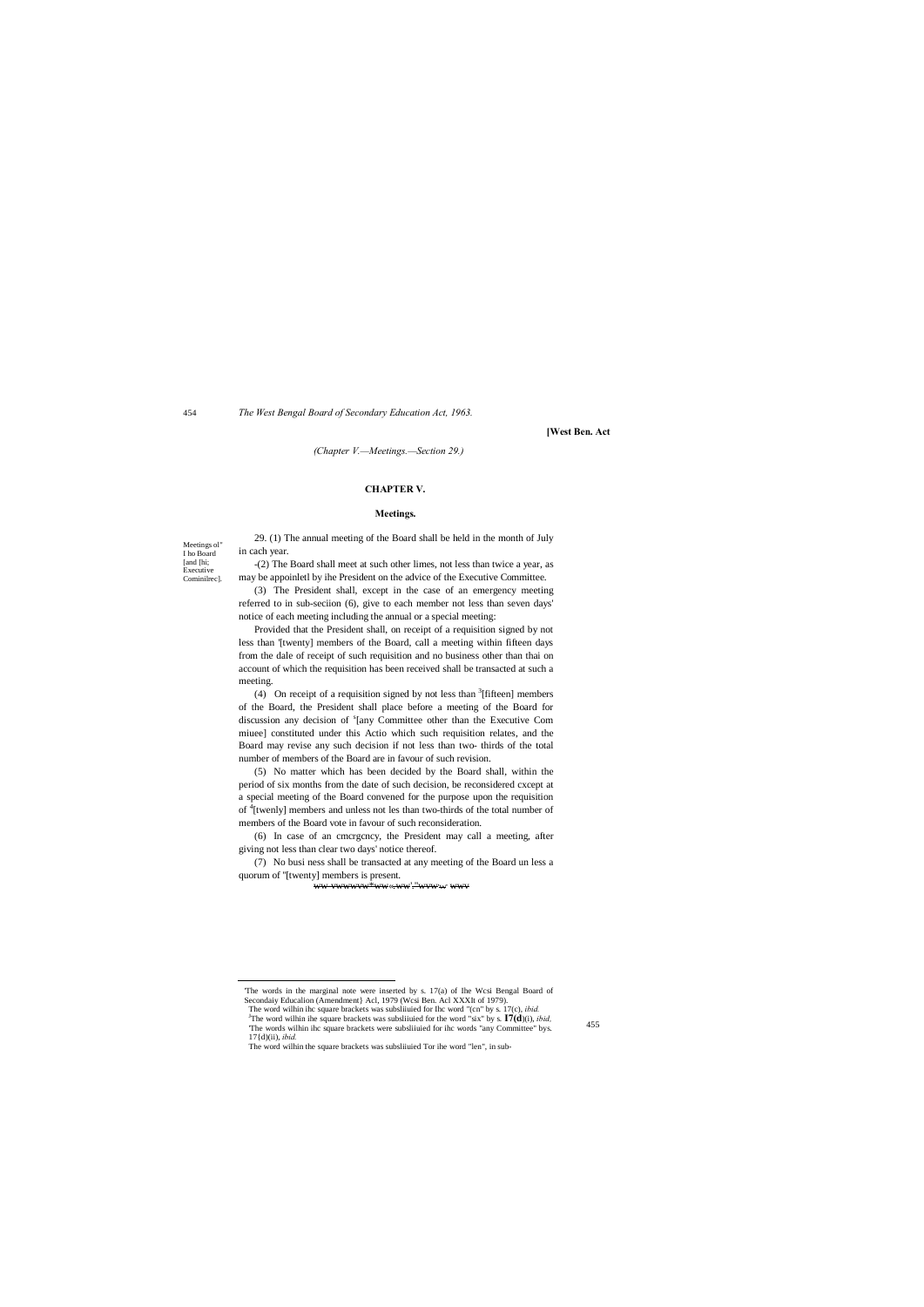*The West Bengal Board of Secondary Education Act, J963.*

#### **V of1963J**

*(Chapter V.—Meetings, —Section 30.—Chapter VI.—Finance and Audit.—Section 31.)*

'(8) (a) The Executive Committee shall meet at least once in every two months and at least six times a year.

(b) The President shall give lo each member not less than seven days' noticc of cach meeting:

Provided that the President may call an emergency meeting after giving not less than two days' noticc lo each member.

Meetings of **Commilwes** and 'J Region al Councils], 30. The Board shall make regulations relating to meetings of  $4$ [any Committee other than the Exccutivc Committee] or of any '[Regional Council] constituted by it and the procedure to be followed at such meetings.

31. (1) The President shall place before the annual meeting of the Annua] Board held in the year following the year in which it is constituted and before every annual meeting thereafter a report on the working or the estimate. Board during the last preceding financial year $\lambda$ \* \* \* \* \* \*.

-(c) No business shall be transacted at any meeting of the Executive Committee unless there is a quorum of fifty *per cent,* of ihe existing members of the Executive Committee, fraction, if any, being computed as one.

 $(3)$  (a) The Board shall hold a special meeting by the 31st October of every financial year and shall place before the said meeting a budget estimate showing, in such form as may be prescribed, the anticipated income and expenditure of the Board for the next financial year.

#### CHAPTER VI.

#### Finance and Audit.

'The words wilhin the square brack els wen subsliiuied for ihc words "Regional Examination Councils" by s, 18(a) of Ihc Wesl Bengal Board of Secondary Education (Amendment) Acl, 1979 (West Ben. Act XXXIJ of 1979),

(2) The report shall be forwarded to the State Government within one month of the presentation thereof before the annual meeting of the Board together with such comments thereon as the Board may think fit to make.

The words "together wilh  $\wedge$  budgel estimate showing on such form as may be prescribed, ihc anticipated income and expenditure of the Board during the financial year in which such iinnualmociingis held" were omitted by s. 2(a) of the Wist Bexiga] Board of Secondary Education (Amendment) Acl. 1986 (West Ben. Acl XV of 1986).

'IIP.1..Wô linr rlVi-ir ci,hcli(i,(i>Hhvc IfM ;*hiri* 

(b) The budget estimate as aforesaid shall, after confirmation by the Board, be forwarded to the State Government by the 30th November of the financial year in which the special meeting referred to in clause (a) is held.

'Sub-seclion (8) was inserted by s. 17(g) of ihc West Bengal Boaid of Secondary Educalion (Amcndmenl)Acl. 1979 (West Ben. Act XXXIIof 1979).

^Clause (c) was subsliiuied by s. 5 of the West Bengal Board of Secondary Educalion (Amendment) Ad. 1983 (West Ben. Acl XXVII or 1983).

"The words within the square bnickels were substituted for Ihe words "any Committee" by s. 18(c). *ibid. ,*

-The words wilhin the square brackets were subsliiuied for ihe words "Regional Ex ami na lion Council" by s, 18(b), *ibid.*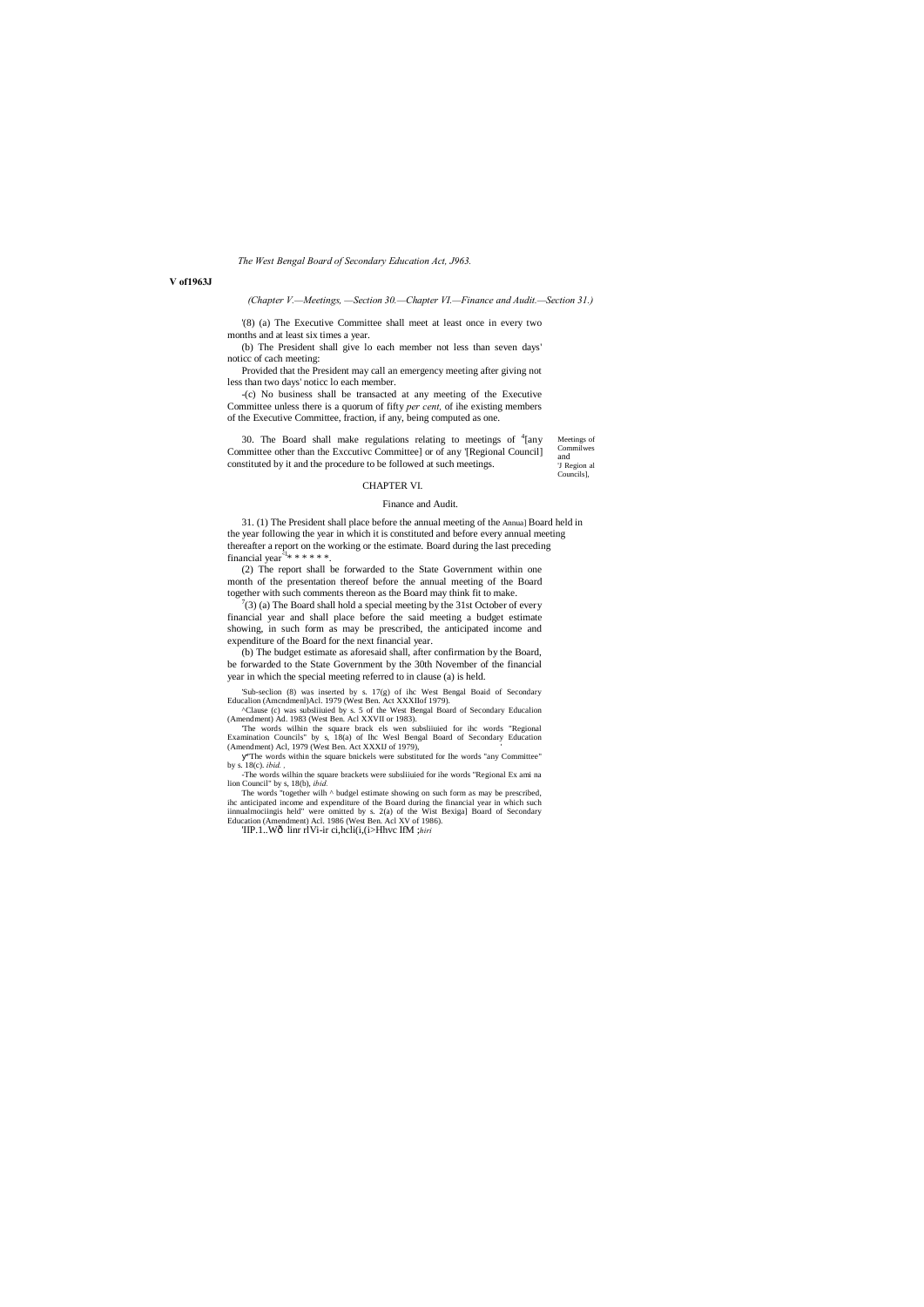. (4) (a) The Siaic Government shall '[within two months] of lhe receipt of the budget estimate either accord its approval lo the same or return it to the Board wilh such comments and suggestions as it deems necessary if in its opinion such estimateô

 $\Delta$ -v.". v vvn yvVTvv<sup>1</sup>-'-;' v '' v '''. -'-;'-᠊v '-' v <del>"'..............................</del>|.ww»w>TOÎ ^WWy ww^w^M^VV^SÎ "<sup>W!</sup>W - V

456 *The* VVes/ *Bengal Board of Secondary Education Act, 1963.*

**[West Ben. Act**

*(Chapter VI.—Finance and Audit,—Section 3J.)*

- (i) is not reasonably accurate with reference to ascertainable facts or shows a deficit in lhe closing balance;
- (ii) includes new items of rccurring expenditure which are likely to impose upon the Board in the future financial liabilities which the Board is not likely to be able to meet from its income; or
- (iii) includes provisions for expenditure which are not in accordance wilh the provisions of this Act.

(b) **ir** the budgci estimate is returned under clause (a), lhe Board shall consider the comments and suggestions made by the Slate Government and may, if ii thinks fit, revise the said estimate. The Board shall then resubmit the budget eslimate as so revised to Lhe State Government, or, the Board shall, if ii does not ihink fil lo revise the estimate, resubmit il in its original form to lhe State Government wilhin one month of receiving it together wilh its replies on the comments and suggestions made by lhe State Government.

(c) If the Slate Government does not approve of the budget estimaic as revised by the Board or if the budget eslimale is returned by the Board without revision, the Stale Government may amend lhe budget estimate by making—

- **(i) such modifications as are in ils opinion necessary to render lhe estimate reson'ably accuralc with reference to ascertainable facts or lo balance the income and the expenditure;**
- **(ii)** additions, alterations or modifications in any provision relating to new expenditure of a recurring nature;
- **(iii) any alteration or modification in any provision for expenditure which, in ils opinion, is not in accordancc wilh lhe provisions of ihis Aci;**

and shall forward lhe budgel estimate as so amended lo the Board.

-(5) If the Slate Government docs not accord its approval to the budget eslimale u.idcr clause (b) of sub-seciion (3) within two months of lhe receipt;hereof, or if the State Government does noi communicate ils approval of the budget eslimate lo the Board under clause (c) of sub-

'The words wilhin ihe square brackets wen: substituted for lhe worts "within ihrcc months" bys. 2{c) of the West Bengal Board of Secondary Education (Amendment) Act. 1986 (West Ben, ActXVof 1986).

 $-$ Snh'SfTlinn  $\sim$ 51 Sllhtf if lllpfl fnr llif<sup>1</sup> nn mrnl cnh. wfinn hv r ihiri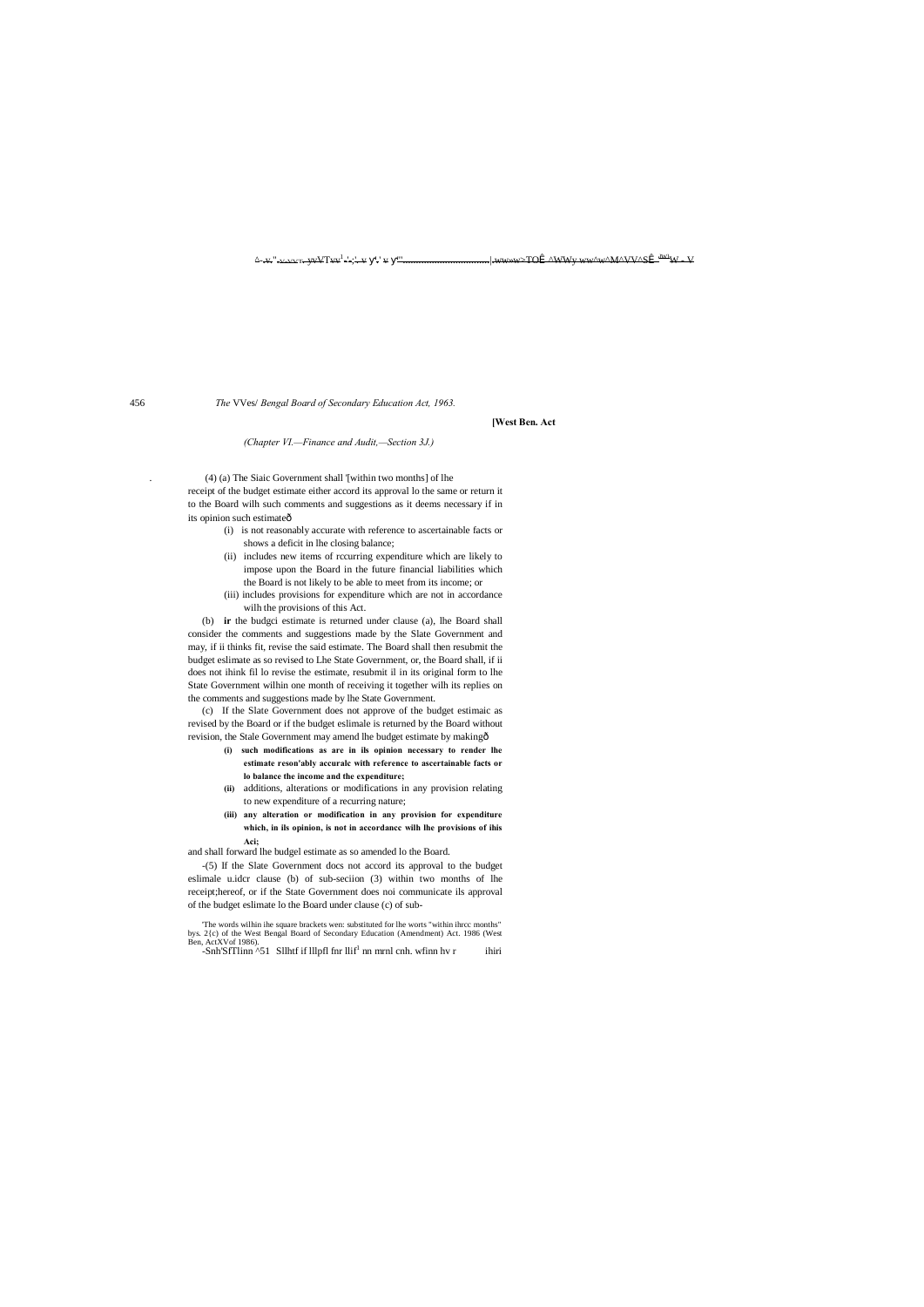*The West Bengal Board of Secondary Education Act, J 963.* 457

V or 1963-J

*(Chapter VI.—Finance and Audit.—Sections 32, 33.)*

section (4) within the 31st March of the financial year immediately preceding [he financial year to which [he budgel estimate relates, lhe budget eslimate as Forwarded to the Stale Government by lhe Board under clause (b) of sub-section (3) or as resubmitted to ihe Stale Government by the Board under clause (b) of sub-section (4), as lhe case may be, shall be deemed to have been approved by the Slate Government and shall be the budgel eslimate of the Board for the financial year to which it relates,

'(6) Notwithstanding anything contained in the foregoing provisions of this section, the budgel eslimale of the Board for the financial year 1986-87 shall be submitted to the Stale Government and the approval or otherwise of ihe said eslimale shall be accorded by the Stale Government in accordance with the provisions of ihis Act as in force immediately before lhe coining into force or the West Bengal Board of Secondary Education (Amendmenl) Act, 1986.

| 33. (1) The Board shall have a fund to be called the West Bengal Board of Secondary Education Fund to<br>creditedô | Payment to<br>the Board by<br>lhe State<br>Government. | which shall be |
|--------------------------------------------------------------------------------------------------------------------|--------------------------------------------------------|----------------|
| (a) all sums which may be paid by the Slate Government under section 32;                                           |                                                        |                |
| (b) all fees realised under any of the provisions of this Act;                                                     |                                                        |                |
| all sums representing income from endowments or from property owned or<br>(c)<br>the Board; and                    | West Bengal<br>Board of<br>Secondary<br>Education      | managed by     |
| (d) all other sums received by or on behalf of the Board from any other source                                     | Fund,                                                  | whatsoever.    |
| The Fund shall vest in lhe Board and shall be under ils control and shall be held by iL<br>(2)                     |                                                        |                |
| in trust for the purposes of this Act.                                                                             |                                                        |                |

(3) All monies payable lo the credit of the Fund shall forthwith be paid into the Reserve Bank of India <sup>s</sup>[or into the Stale Bank of India or any branch thereof] <sup>3</sup>[or into the United Bank or India or any branch thereof] to the credit of the Fund, and all cheques drawn on the Fund shall be signed by the President or by such other person as he may authorise in writing in this behalf.

32. The State Government may, after considering the budget estimates, the accounts of lhe Board and such other reports as it may call for, make such annual or periodical grants lo ii as it may think fit.

> 'Sub-section (6) was inserted by 5.2(e) of the Weil Bengal Board of Secondary EducKion (Amendmenl) Aci, 1986 (West Ben. Act XV of 1986),

> The words within the square brackets were inserted bys. 7 of the West Bengal Boardof Secondary Education (Amendmenl) Act, 1977 (West Ben. Act IX of 1977).

TTie words within the square brackets were inserted by s. 4 of the West Bengal Board of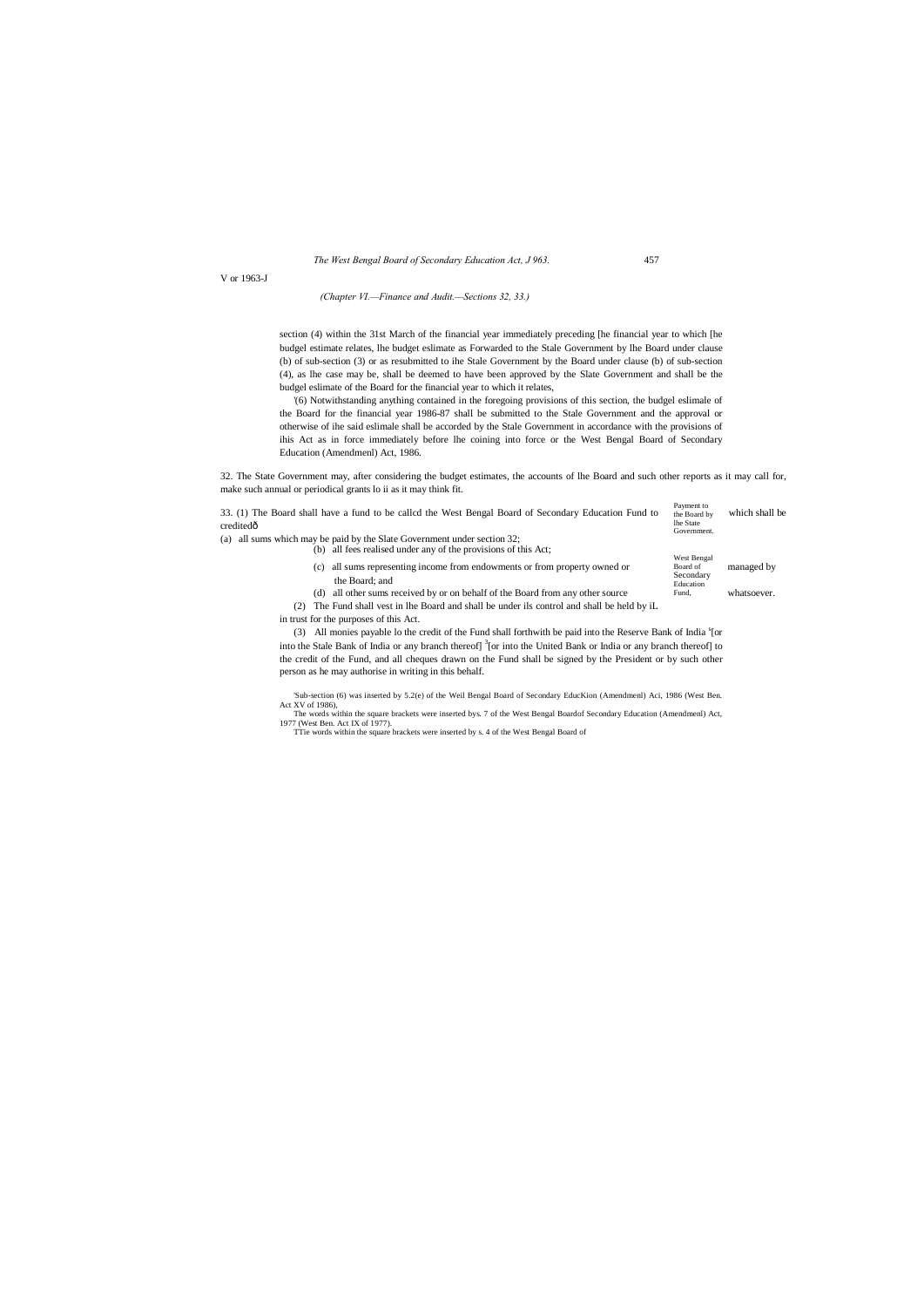Application of I he-.We si Hen gal Board tif Secondary Education Fund, Accounts.

Audii.

Audii report. 37. (1) Not more than fourteen days after completion of Ihc audit Ihe auditor shall submit lo the Slate Government a report on the accounts audited, and shall send a copy thereof to the Board which shall forward it to ihe State Government together wilh its observations thereon.

(2) The State Government shall take such action on the audit report as it thinks fir

#### *The West Bengal Board of Secondary Education Act, 1963.*

[West Ben. Act

(2) For the purpose of examination and audit under sub-section (1) an auditor appointed under that sub-seclion mayô

*(Chapter VI,—Finance and Audit.—Sections 34-37.)*

34.. No expenditure shall he incurred from ihe Fund cxcepl for ihe purposes of this Act, and unless such expenditure is provided for in ihe budgel as approved under this Act or can be met by reappropriation sanctioned in ihe prescribed manner.

35, The Board shall keep an account oT all its receipts and expenditure in the manner prescribed.

36. (1) The accounts of the Board shall be examined and audited annually in such manner as may be prescribed by an auditor or auditors appointed by the State Government.

- (a) require in writing the production before him of any document relating lo the Board or the assets therof which he considers to be necessary for ihc proper conduct of the audit;
- (b) require in writing the personal appearancc before him of any person accountable for, or having the custody or control of, any such document to answer any question relating thereto; and
- (c) require any person so appearing before him lo submit a statement in writing in respect of any such document.

(3) It shall be the duty **of** the Board, and or every member thereof, and of the Secretary and the members of the staff in the service of the Board to afford to the auditor every facility for the examination and audit of ihe accounts of the Board and **lo** comply with any requisition made by ihe auditor under sub-sec **Lion** (2) and with the requirement of any rule made **in** this behalf.

(4) Any person who wilfully neglects or refuses to comply wilh a requisition made under sub-seclion (2] or with the requirement of any rule made in this behalf shall, on conviction, be punishable wilh fine which may extend to one hundred rupees.

(5) No complaint in respect of any offence punishable under subsection (4) shall be made except with the previous sanction of ihe State Government.

.

(6) No Magistrate other than a Presidency Magistrate oraMagistrate of the first or second class shall try an offence punishable under subsection (4).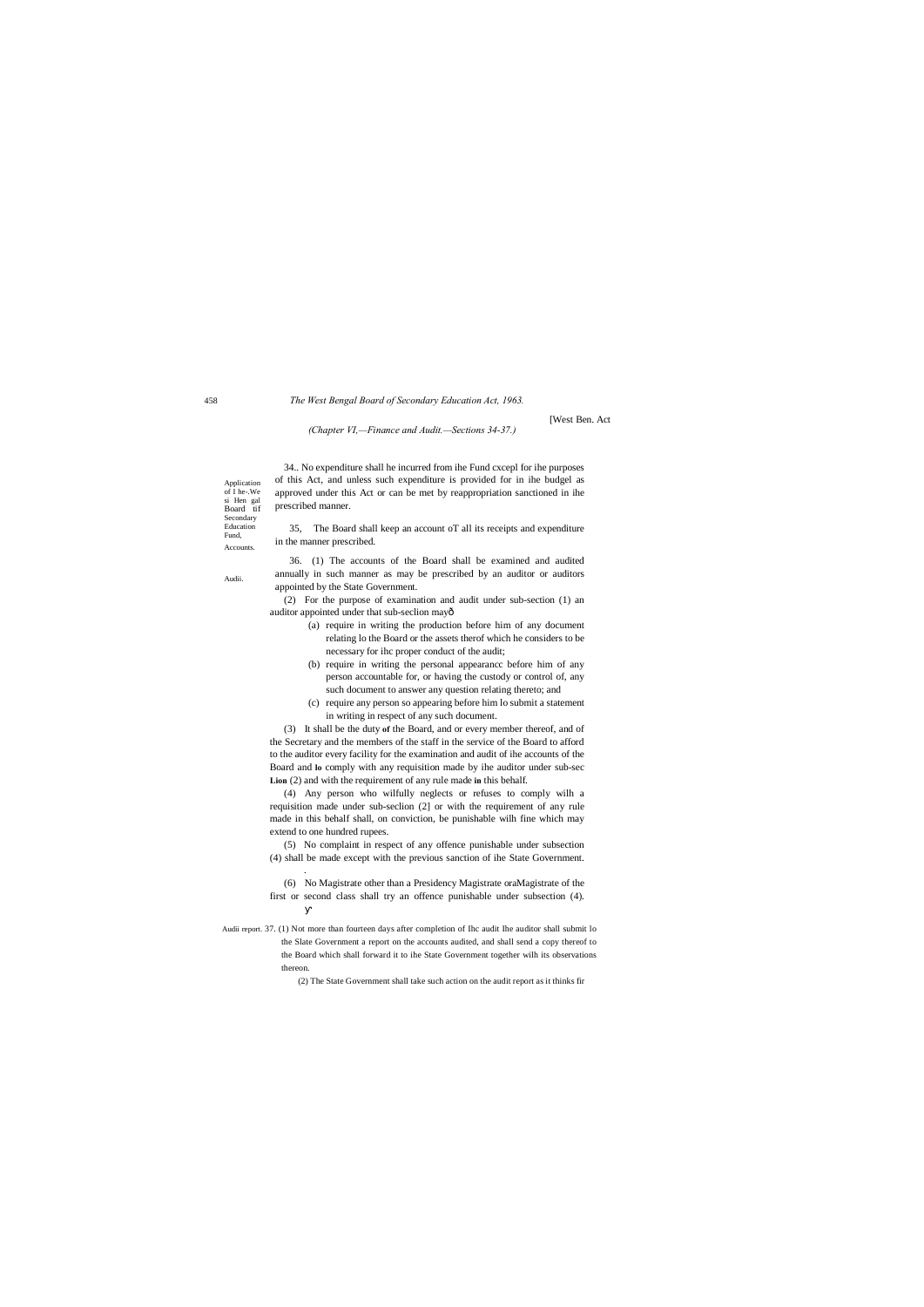Certain persons to be deemed to be public

Aci XLV of<br>
1S6U. Servants wilhin the meaning of section 21 of lhe Indian Penal Code. Aci XLV of<br>1S6U.

*The Wt'jf Bengal Board of Secondary Education Act. 1963.*

V of 1963.]

*(Chapter Vff.—Supplemental!1 rovisions.*—*Sections 38-43.)*

Board lo furnish information. 38. The Board shall furnish lo lhe Slale Government such reporls, returns and statements as may be prescribed and such further information on any mailer relating to lhe Board, as ihe Slate Government may require.

#### CHAPTER VII.

#### Supplemental Provisions.

Power of Stale Govern men I io suspend proceedings. 39. The Slale Government may, by order in writing specifying the reasons [hereof, suspend lhe execution of any resolution or other of lhe Board or any Commiltee or any'[Regional Council] constituted under ihis Aci and prohibit the doing of any act which purports to be done or intended to be done under this Act, if lhe State Government is of opinion lhat such resolution, order or act is in excess of the powers conferred by or under this Aci upon the Board or lhe Committee or the Council, as the case may be.

Indemnity. 41, No suit, prosecution or oiher legal proceeding whatever shall lie against any person for anything in good faiih done or intended lo be done under ihis Act.

40. The members of the Board of every Committee or Council constituted under this Act, persons in the service of .lhe Board and any person appointed under this Act to audit lhe accounts of the Board shall be deemed Lo be public

42. ATribunal appointed under this Act shall have all the powers of a Civil Coun for the purposes of receiving evidence, administering oaths, and enforcing lhe attendance of witnesses and compelling the discovery and production of documents, and shall be deemed to be a Civil Coun within [he meaning of sections 480 and 482 of the Code of Criminal Procedure.

43. No act or proceeding taken under this Aci shall be invalid on the ground merely of—

(a) the existence of any vacancy in, or -[defects in ihe initial or subsequent constitution of,] the Board or any Committee or any - '[Regional Council] constituted under this Act,

'The worcts wilhin lhe square brackets were subsliluled fontie wo nil "Regional Examination Council" by s. 19 of ilic Wesi Bengal Board of Secondary Education (Amendment) Aci. 1979(WesiBen. AciXXXIIofl979), -The words wilhin (he square hrackcis were substituted for the words "defect in the Conslituiion of bys, 20(a), ibid.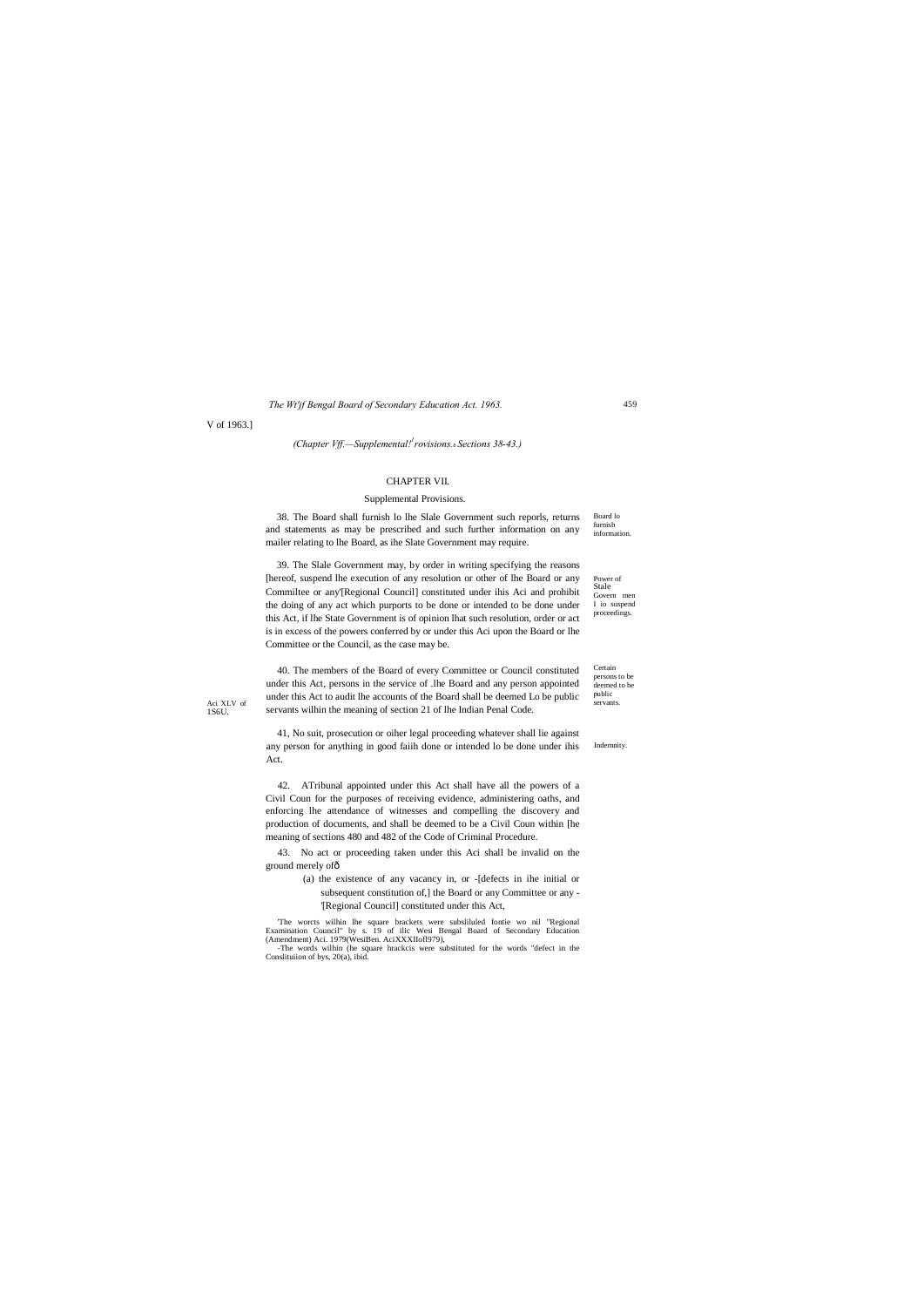Powerof Tribunals.

Savings.

'The words wilhin Ihe square brackets were subs lit u led fort he words "Regional Examination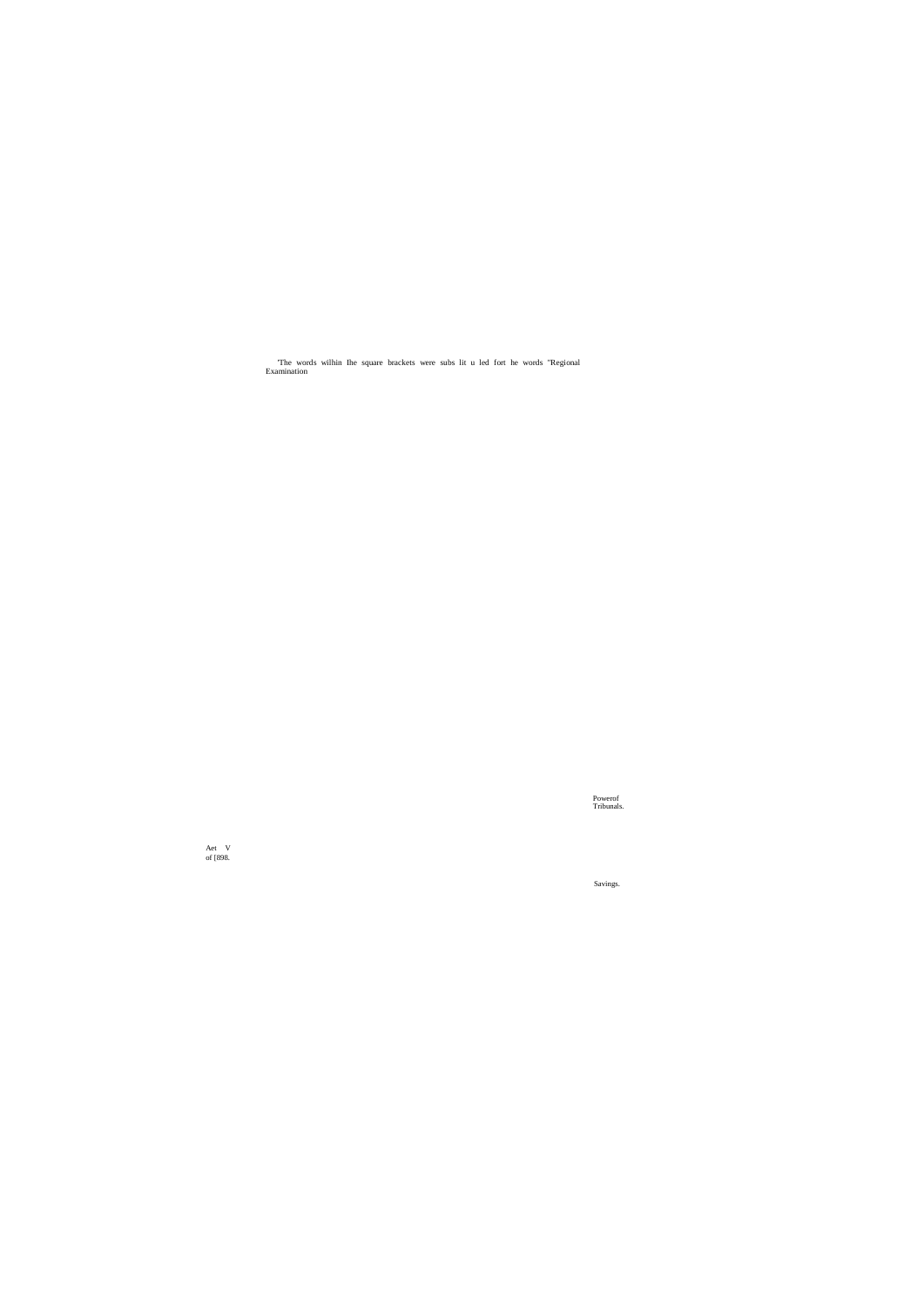#### 460 *The West Bengal Board of Secondary Educalion Act, 1963.*

#### **[West Ben. Act**

*(Chapter VII.—Supplemental Provisions.—Sections 44, 45.)*

, (b) any member of [he Board having voled on any matter in contravention of the provisions of section 15, or (c) any dcfect or irregularity not affecting the merits of the ease.

Powcror 45. (1) The Slate Government may, after previous publication, make Government rules for carrying out ihe purposes or this Acl. to make

foregoing power, such rules may provide for all or any of ihe following matters, namely:ô

#### Transitory 44. Every matter or thing required to be provided by regulations provisions, under this AcL shall, until such regulations are made, be provided by rules made under this Act.

rules. (2) In particular, and without prejudice to the generality of the

'The worc $K$  tirackcls, letter and figures within the square brackets were substituted for the words, brackets, teller and figures "sub-clause (b) of clause (15) and clausc (16)" by s. 2J(i) of the West Bengal Ba^d of Secondary Education (Amendment) Act. 197!) (Wesl Hen. Act XXX11 of 1979).

- (a) the acquisition, possession and disposal of properly by the Board, the conditions of such acquisition, possession and disposal, and the performance by the Board oT any function referred lo in subsection (2) of section 3;
- (b) the manner of election of the members of the Board specified in '[clause (8) and sub-clause (b) of clausc (14)1 of section 4, the constitution of electorates for such elections and the dates by which such cleciions shall be held;
- (c) the manner of election of ihe members of the Board specified in  $^{\prime\prime}$ [clause (15)] of section 4 and the dates by which such election shall be held;
- (d) ^[the composition, powers and functions of] Managing Committees of Institutions;
- (e) the procedure lo be followed by a Tribunal in determining disputes referred to in sub-section (1) of section 12;
- (f) the terms and conditions of appointment, ihe scale of pay and the rules of discipline relating to the Secretary of ihe Board;
- (g) the rates ai which the Board shall pay travelling allowance to persons referred to in section 17;

: The word, brackets and figures within ihe square brackets were substituted for the word, brackets and figures "clausc 17" by s.2l(ii). *ibid.*

'Hie words within Ihe square brackets were .substituted for the words "the composition of by s. 2 of the West Bengal Board of Secondary Education (Amendment) Acl, 1969 (West Ben. Acl XIV of 1969).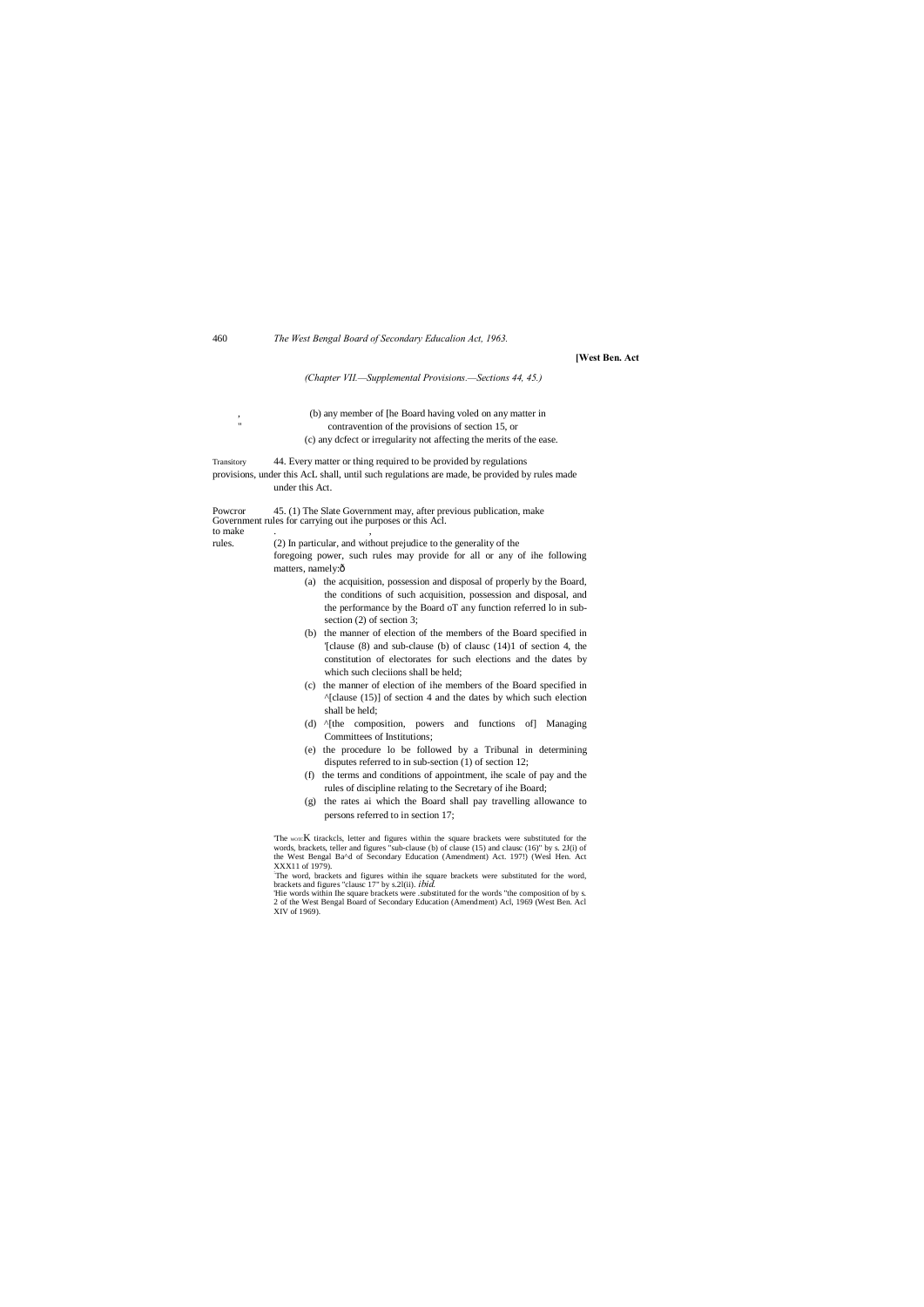*The* VVe.v/ *Bengal Board of Secondary' Education Act, 1963.* 461

#### **V of 1963.]**

*(Chapter VII. —Sitpplemenial Provisions.—Section 46.)*

- (Ii) the Provident Funds referred lo in '[clausc (e)] of subsection (2) of scction 27 as may be insUluled and administered by the Board;
- (i) the form in which lhe budgel estimate of lhe Board shall be prepared; (j) the manner in which all pay men us to and from the Wesi Bengal
- Board of Secondary Education Fund shall be made;
- (k) the manner of reapprapriation under scction 34;
- (I) (he manner and form in which accounts of receipts and expenditure shall be kepi under section 35;
- (m) Ihe manner in which examination and audit of lhe accounts of lhe Board shall be made;
- (n) lhe reports, returns and statements to be furnished by the Board under scction 38 and Lhe forms of such reports, returns and statements;
- (o) any other matter required to be prescribed or provided or made by rules.

wciiD«n.\_ 46. (I) The West Bengal Secondary Education Act, 1950 (hereinafter Repeal and i?n9S(i<sup>XV11</sup> referred lo as the said Act), and lhe West Bengal Secondary Education continuance. West lien, (Temporary Provisions) Act, 1954, are hereby repealed.

Aci XXII<br>odvj-l.

(2) Upon such repeal,

**(a)** all property and assets vested in the Board of Secondary Education and all rights, liabilities and obligations acquired or incurred by such Board before the commencement of this Act shall stand transferred to the State Government: Provided lhat lhe Slate Government may by order made in ihis

behalf retransfer all or any oT such property or assets to the Board and thereupon such property or asscis shall vest in Ihe Board,

- **(b)** all legal proceedings or remedies instituted or enforceable by or against the Board of Secondary Educaiion before the commencement of ihis Act may be continued or enforced, as the case may be, by or against lhe Board, or until lhe Board is established by or against such officer or authority as the Slale Government may by order specify,
- **(c)** all officers and oilier persons in lhe employment of the Board of Secondary Education immediately before the commencement of ihis Act shall, until oilier provision is made, continue in lhe service of the Board,

'The word, brnckels and Idler wilhin (he square braekcis were substituted Tor the word, brackets and lelter "chuse (1)" by s, 11 (iii) of the Wesi Bengal Board of Secondnrv Dhicnlion (Amenilnttnt) *Act.* 1979 (Wcsi Ben. Aci XXXI1 of 19791.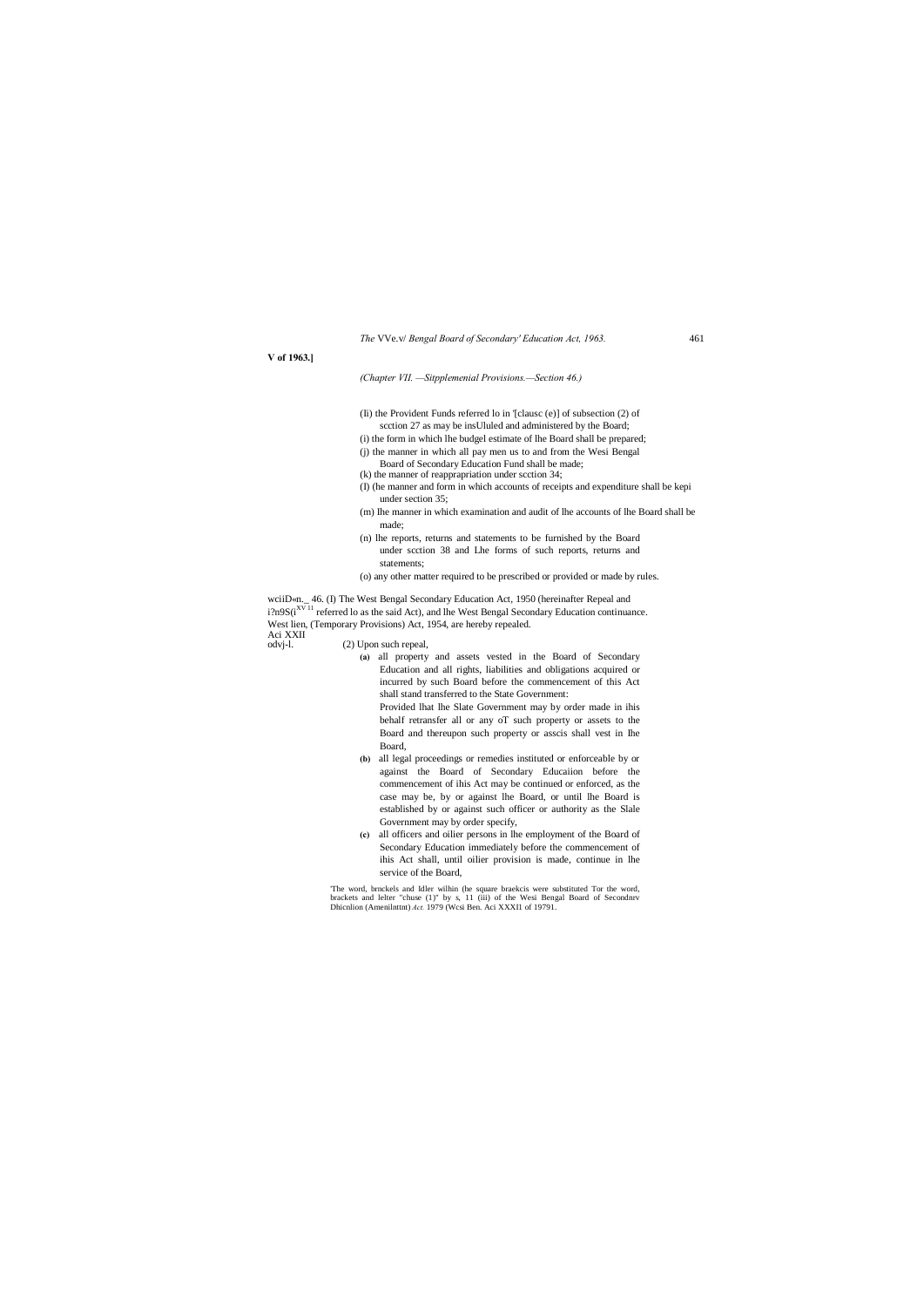Board lo be guided by directions orihe Slate GovtiroirK ni-

Powcrlo remove tlifYiculliiW.

Supereessio n of the Board.

, *kkk K^\. u* *y* > <sup>L</sup> vs^sv<y:vyK^^ *.K <* u, A *K* ju jj'jjj.'jj.j, i *wy. 1*\*l" vvv ^

 $\Delta^{\rm H}$  | V

*The West Bengal Board of Secondary Education Acl, 1963.*

#### **[West Ben. Act**

*(Chapter VII.*—*Supplemental Provisions.—Sections 47-49.)*

**(d)** all recognised schools shall be deemed to have been recognised under this Acl until Ihe expiralion of [he period of recognition subject, however, to the power of the Board lo wilh draw recognition in accordance with ihe provisions or (his Act,

**(e) all syllabuses, courses of studies and text-books in force shall, until other provision is made under this Act, continue to be followed, and**

- '49. (1) If in the opinion of the Slate Government the Boardô
	- (a) has persistently made default in the performance of the duties imposed upon il, or
	- (b) has exceeded or abused its powers,

(0 all appeals, referred to in sub-seclion (3) of section 30 of (he said Act and pending immediately before Ihe commencement of this Acl, shall be continued and be heard and determined by the Appeal Committee constituted under section 18 of this Acl, and, until such Appeal Committee is constituted, by the Director of Public Instruction, Government of West Bengal and for the purpose of disposal of such appeals the . regulations made under the said sub-seclion (3) of section 30 of the said Act shall be deemed to continue in force.

47. The Board shall, in exercising its powers and performing its duties under this Act, be guided by such directions, as the Slate Government may by notification in the *Official Gazette* give from time to lime, regarding the scopc and content of Secondary Educaiiofl.

48. If any difficulty arises in giving effect to the provisions of this Act, the State Government may make such order or do such thing, not inconsistent wilh ihe provisions of this Act, as appears to il to be necessary or expedient for removing the difficulty.

ihc State Government may, by an order published in the *Official Gazette* and staling the reasons therefor, supersede the Board, for such period not exceeding two years, as may be specified in the order and take such steps as may be necessary to re-establish the Board immediately on the expiry of the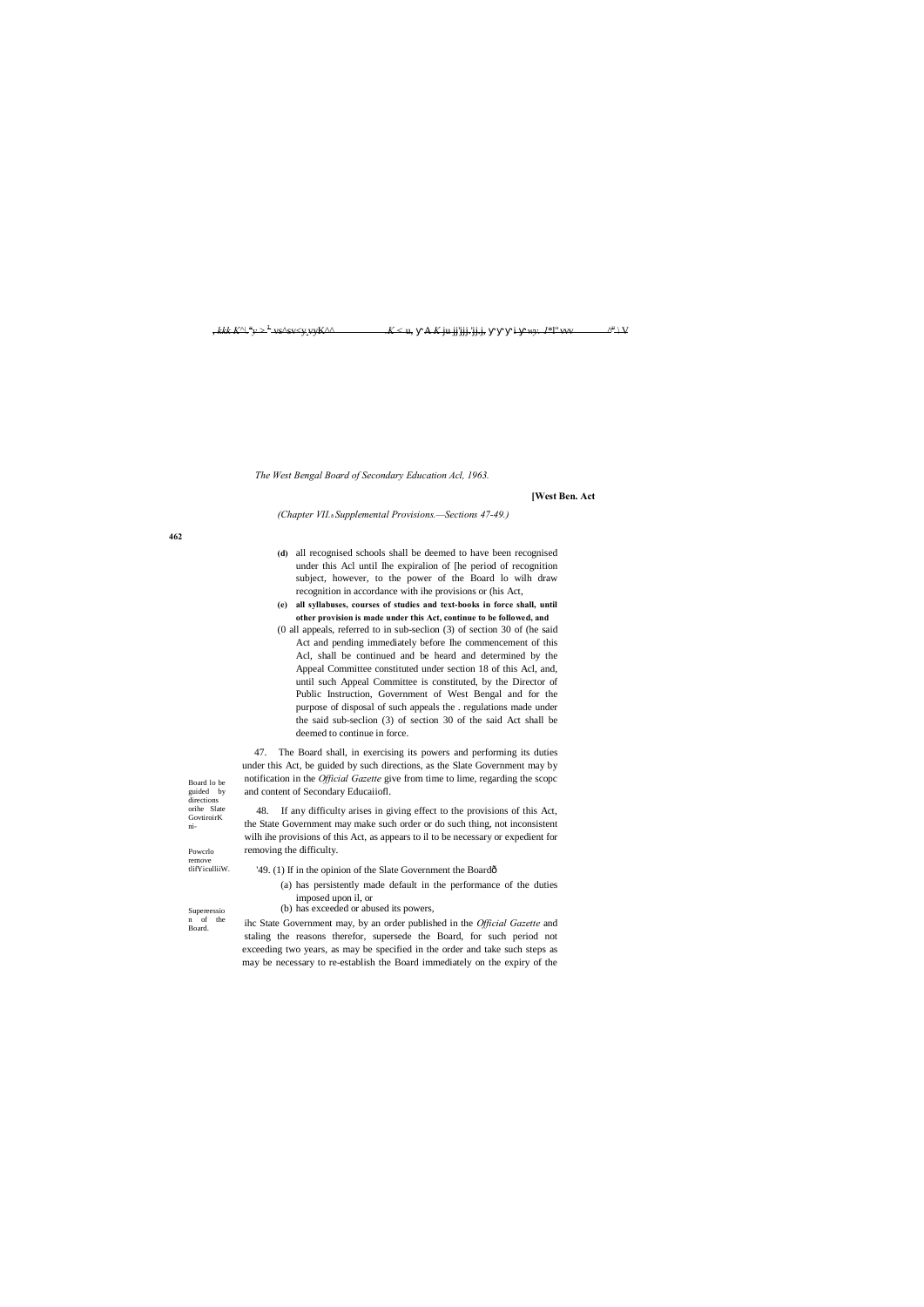period of supersession.

(2) The Stale Government may, if il considers necessary so lo do, by order, cxicnd or modify from lime to lime ihe period of supersession of the Board subjeel to the condition thai the aggregate period of such supersession shall in no case exceed three years.

'Stations 49 and 50 were added by s. 8 of the West Bengal Board of Secondary IV - £ i rt"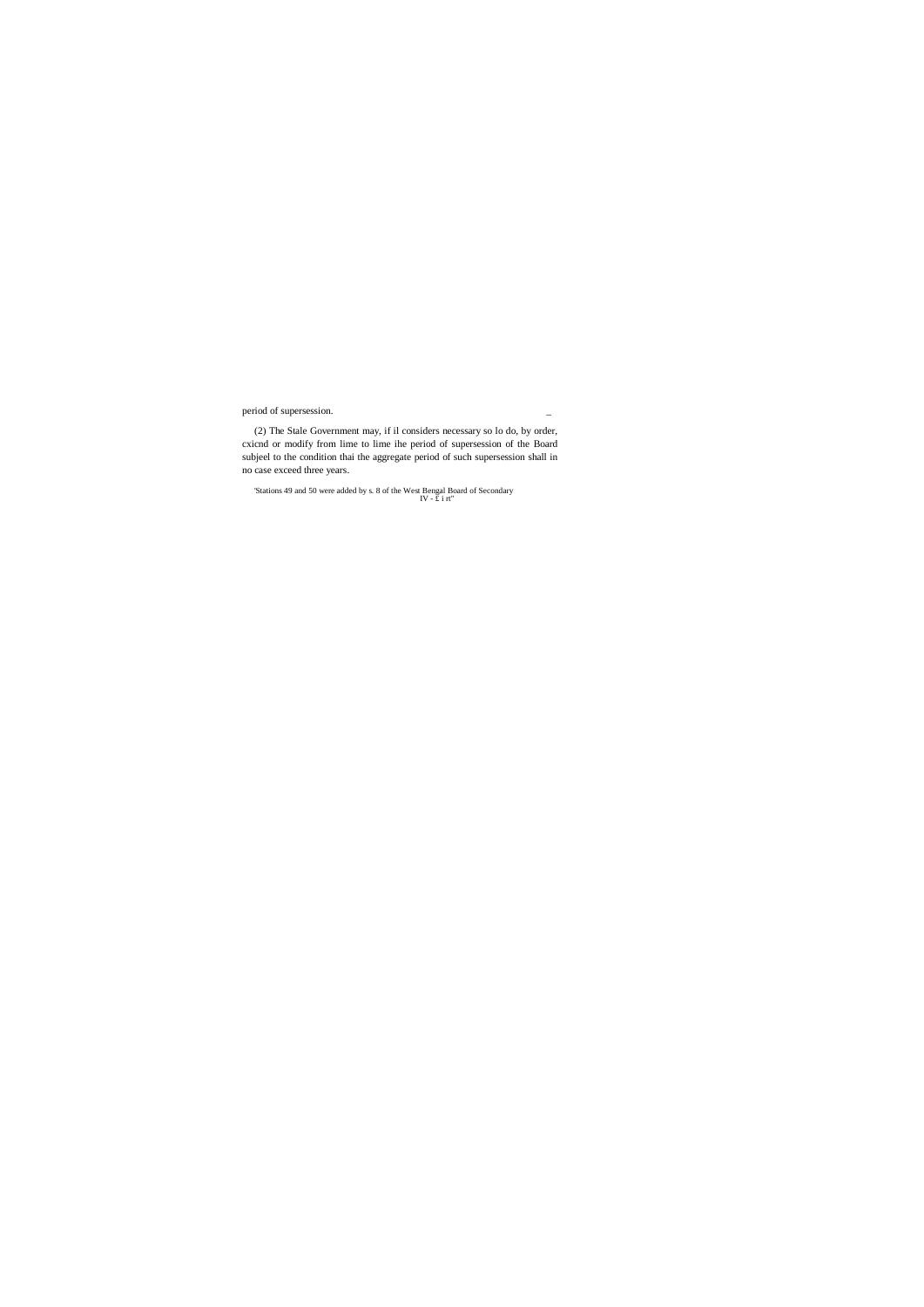Conscqucnces of supersessio 'SO. <sup>:</sup>{1) Notwithstanding anything contained in this Act Dr in any other law for the time being in force, with effect from the date of an order of supersession made under section 49, $\hat{\text{o}}$ 

> Board lo continue as a body corpora le.

n.

*c : t. : <sup>J</sup>*

 $\langle i \rangle$  . il.

*The UW Bengal Board of Secondary Education Act, 1963.*

**V of 1963.]**

*(Chapter VI!.—Supplemental Provisions.—Sections 50, 51.)*

- (a) all lhe members of the Board, the Committees and the Subcommittees constituted under this Act, and (he President shall vacate their offices,
- (b) all the powers, duties and functions which, under the provisions of this Aci or any rule or regulation made thereunder or of any law for the time being in force, may be exercised or performed by the Board or any of lhe Committees or Sub-Cominiitces or the President, shall be exercised or performed by an Administrator to be appointed by (he Stale Government in this behalf;

 $J_51$ . For the avoidance or doubts it is hereby declared that an order of supersessioti made under section 49 shail .noi effect or imply in any way the dissolution of the Board as a body corporate.

Provided thai an Administrator appointed under this clause may delegate any of his powers, duties or functions to such person as he may think fit or to such body as may be constituted by him,

(c> the representatives of the Board on every body, statutory or otherwise, shall vacate their officcs; as such representatives and liic Administrator may nominate such person or persons, as he may iliink fit, to represent the Board on that body.

(3) The State Government may, by an order published in the *Official Gazette,* cancel an order made under section 49 and re-establish the Board.

(4) On the rc-eslablisliment of lhe Board under sub-section (3) the Administrator shall cease to cxcreise his powers and perform his duties.

(5) The terms and conditions of service of the Administrator shall be such as may be fixed by the Slate Government by order made in this behalf.

*'See* foal-note t on page 462. miff. -Sub-s^clionUJwassubslilulcd by i. \*J< I )oflhc Wesi Bengal Board of Secondary EJuCiUmfi (Amendment) Aci. 1978 (Wesi Ben. Act Ii of I978). '5uh-sec lion (2) was omitted by s. 4(2), *ibitl.*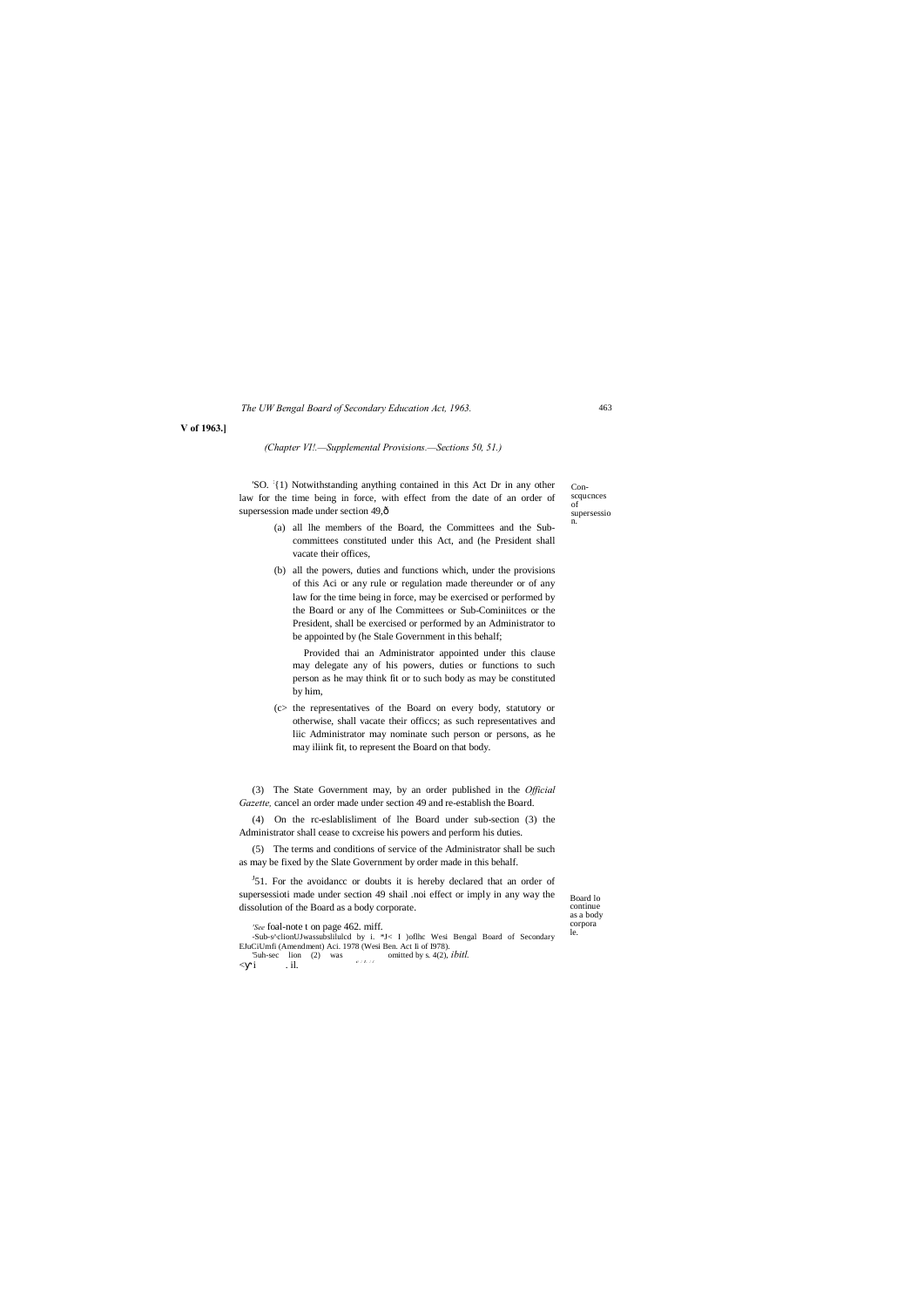Rcestablishment of I hu Board,

#### <del>svy^</del>°^T^T^\*|<del>w</del>^;ky;^V\*^ ^T^T^\*|w^:ky;^V'\*^^\*w>^w-vv^y£i^^T?w^^^vvvv^vvvMyR:^

#### *464 The VVfc.sf Bengal Bonn! of Secondan,' Education Act, J963.*

#### **[West Ben. Act V of 1963.]**

*(Chapter VII. —Suppie mental Provisions.—Section 52.)*

'52. (1) The Stale Government shall, by an order published in ihe *Official Gazette,* specify Ihc dale on which ihc Board is rc-esiablishcd in accordance wiili the provisions of section 4.

(2) The Slate Government shall, by an order published in ihc *Official Gazette*, specify ihe dales by which ihe authorities (other than ihe State Government) shall elect or nominate members referred lo in section 4.

(3) Until<sup>5\*</sup> \* \* \* \* \* election of members referred lo in section 4  $\frac{3}{1}$  is held], the State Government shall appoint such member or members from amongst persons qualified for election under clause (8) and subclause (b) of clause (14) of section 4.

- $J<sup>J</sup>(4)$  (i) Members appointed under sub-seclion (2) shall hold office until nomination of members under section 4 is made;
	- (ii) members appointed under sub-section (3) shall hold offiec until election of members referred to in scction 4 is held and ihc result of such clcclion is published in ihe *Official Gazette* in this behalf.

 'Section *<sup>52</sup>* was inserted by s, *<sup>22</sup>* of ihc Wesl Bengal Board of Secondary Educalion (Amendment) Acl, 1079 (Wesl Ben, Acl XXXII of 1979),

If such member or members are not elected or nominated, as the case may be, by ihc specified dates the Stale Government shall appoint such member or members from amongst persons qualified for such election or nomination, as ihe case may be.

Tlic words "rules an: made by ihe St sic Govern men l lor" were o milled by s. 8(l)(a)of ihc Wesl Bengal Board of Secondary Educalion (Amendment) Ac:, 1982 (Wesl Den. Act XIII of 19S2).

'The words wilhin the square bracks is were inscned by s, 8( I )(b), *ibid.*